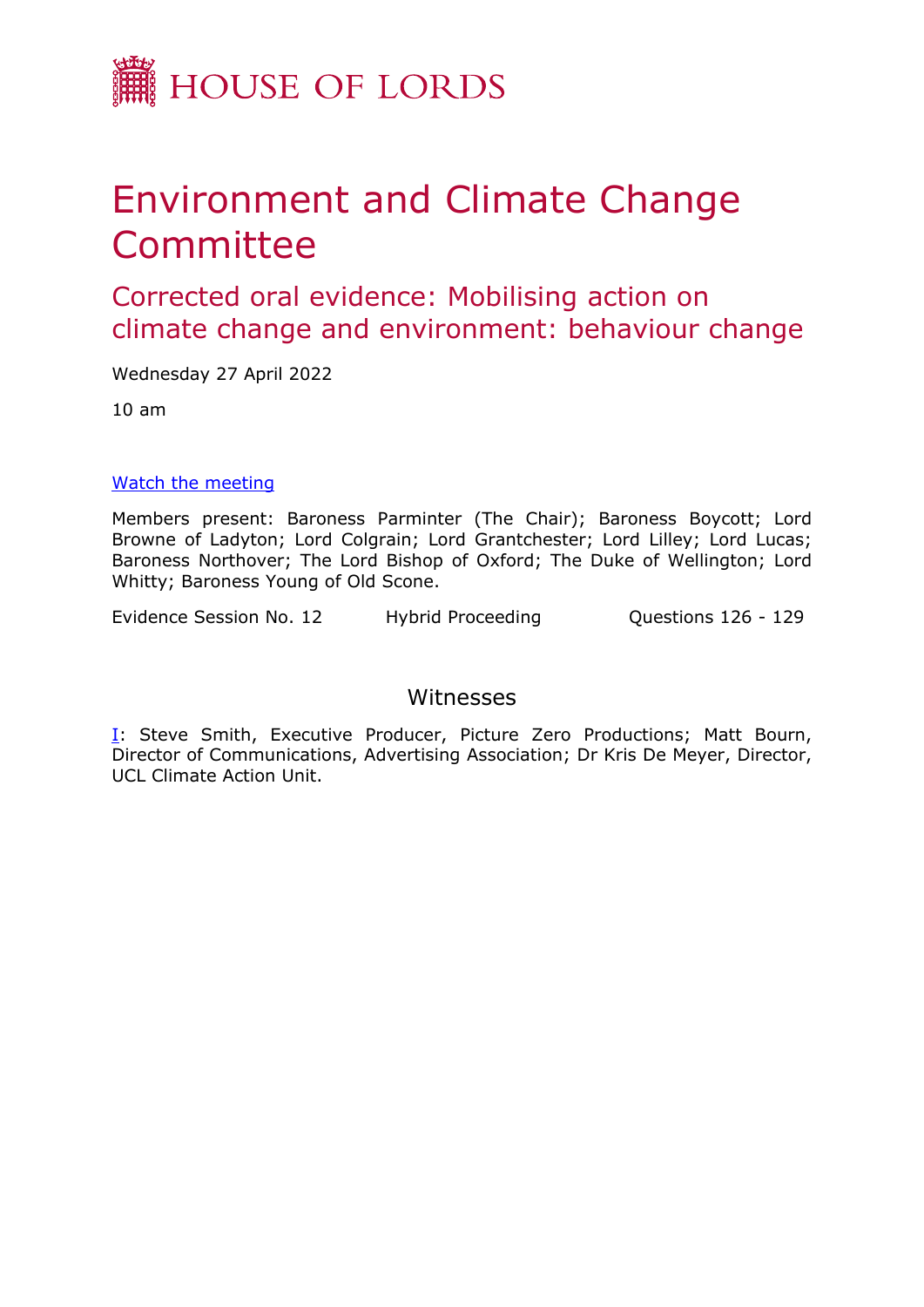## <span id="page-1-0"></span>Examination of witnesses

Steve Smith, Matt Bourn and Dr Kris De Meyer

Q126 **The Chair:** Good morning, and welcome to our evidence session this morning on our inquiry into mobilising behaviour change for climate and environmental goals. Today, we are going to be focusing on the specific issue of how media, advertising and government communications cover climate change and environmental goals and what that means for impacting on changing people's behaviour.

We are delighted to have three witnesses, two with us in the room and one on Teams. On Teams, we have Steve Smith, who is an executive producer at Picture Zero Productions. In the room, we have Dr Kris De Meyer from the UCL Climate Action Unit. We are very grateful for Matt Bourn stepping in at short notice because, due to family circumstances, the chief executive of the Advertising Association was unable to be with us today. Welcome to you.

If I can just say before we start with the grilling, there will be a transcript taken of this meeting, which will be provided to all the witnesses, and you can review that before it is finalised. The meeting is being webcast live and will be subsequently made available on the Parliament website. I remind members that, if they have any relevant interests, they should declare them before speaking first today. Thank you for that.

Before I begin, thank you to both Steve and Matt for the written evidence that you—in Matt's case, your organisation—provided to the committee at the initial stages. We are very grateful for that.

Some of the evidence we have already had has been very clear that social norms are really important in determining people's behaviour and that advertising, media and communications have a role in determining what those social norms are. Therefore, we would like you to lay out your views on how you think that media content influences public behaviour and the public's readiness to change behaviour in order to meet climate and environmental goals.

*Steve Smith:* Good morning. Thank you for inviting me here. It is really clear to me that media content is critical in helping influence the public's readiness to change behaviour to reduce carbon emissions. The science is really clear. If we are going to avoid going over 1.5 degrees of warming, we need to halve global emissions by the end of the decade. It is worth remembering that it has taken the UK about 30 years to halve emissions to current levels, so the scale of the challenge is really enormous. I do not think that the behaviour change required is possible without the unique role that the media has to play in the huge societal shift needed, to enable audiences to understand what needs to be done, participate in it and influence the outcomes from climate change.

The other thing that is also clear is that the stories we tell each other shape the way we see the world. Unfortunately, the pictures that we see on our screens, both TV and social media, still largely reinforce lifestyles that make high-carbon living normal and aspirational. While there have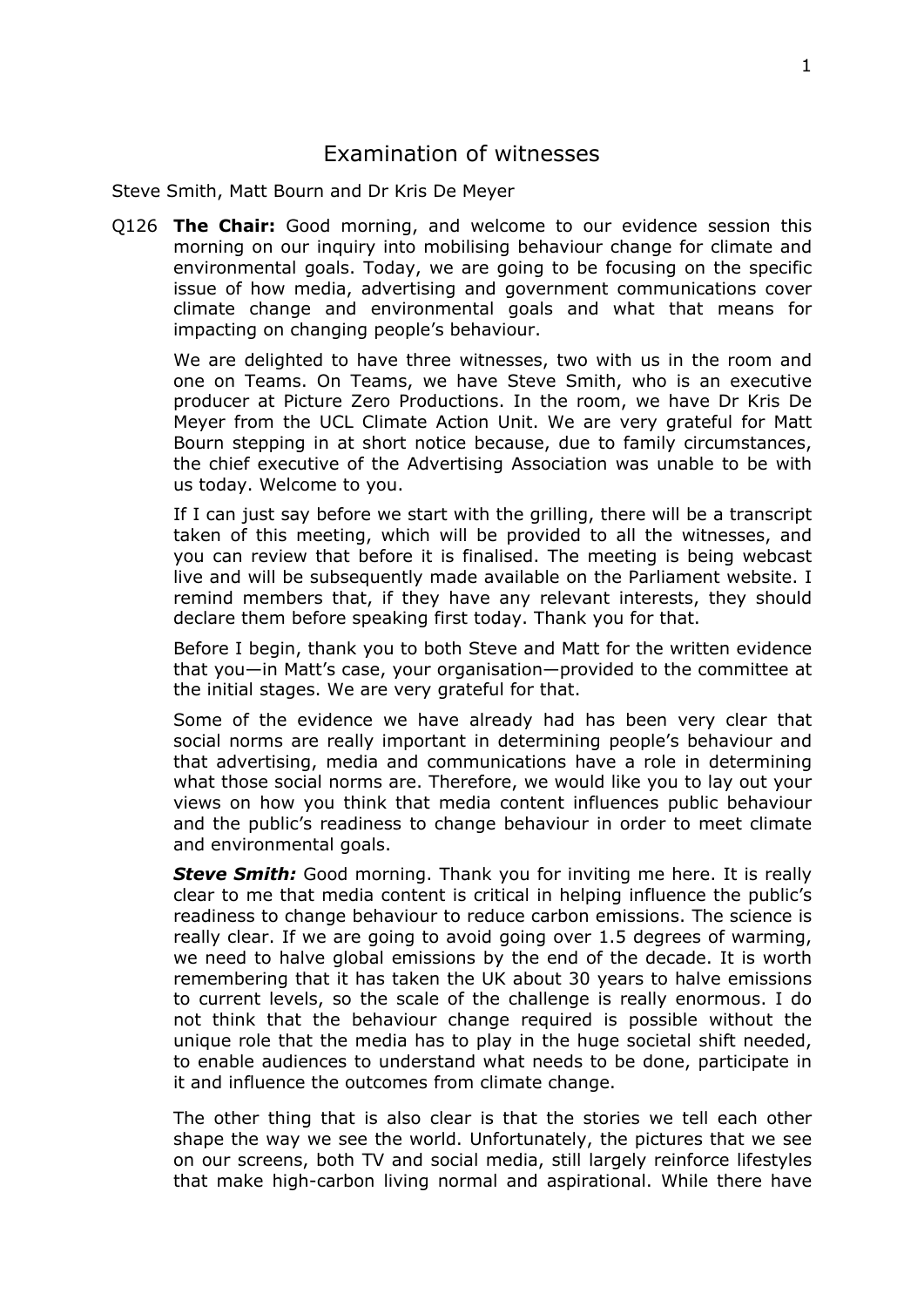been lots of efforts from all broadcasters over the last couple of years, particularly in news, to increase climate coverage, watching the vast majority of available media—the television shows and films that we love—you would still have no idea that the earth is in crisis. Arguably, the world depicted in most of the shows and films that we watch and love is no longer the world that we live in.

There is a really interesting quote from Dorothy Fortenberry, who is the screenwriter of "The Handmaid's Tale". She says that, if you are making a story about anything, in any place, and you do not have climate change in it, that is a science fiction story. That is well worth thinking about.

The other challenge is that, in the past, climate on TV has traditionally been framed as either a science or a natural history subject and has often been depicted in a very apocalyptic way: the planet is frying and the world is warming. There is a lot of evidence that, if all audiences get is that very pessimistic approach, it is very disempowering for some audiences who tune out and think that nothing can be done. We need to focus on empowering the media to create content that supports the transition to an environmentally sustainable society. Audiences need optimistic solutions and science-based climate messaging.

There are also some interesting parallels with diversity. We know that we do not want lots of films about diversity; we need diverse programmes with diverse programme makers. Success with climate is not just by having lots more versions of "The Blue Planet" but by reflecting scientific recommendations in all contemporary content, from cookery shows to fashion, to gardening and DIY—all these things. It is how about we raise those issues in a way that inspires audiences.

*Matt Bourn:* That was very interesting, Steve. I can speak about advertising. The Advertising Association's members include the commercial broadcasters. At COP 26, the commercial broadcasters made an announcement around a real focus on climate change in all of their editorial programming, not just news. I can see a real shift happening within the commercial media industry, but also within advertising.

From our industry's perspective, we have an initiative called Ad Net Zero. The goal of Ad Net Zero is to say that, by 2030, every ad should be a green ad. What do we mean by that? We mean that every ad should be made in a sustainable way, through its production and distribution, and we understand the carbon involved in that; but also that it should be promoting a sustainable product or a sustainable service, something that we know is better for the planet.

All our research within the industry, looking at advertising professionals and what they want to do, indicates that they want to be working on promoting products and services that are known to be better for the planet. Right across our industry, whether you are looking at agencies, sales teams within commercial media owners, tech platforms or the sales and marketing teams within the brands, this is top of mind and something that we have tremendous support for.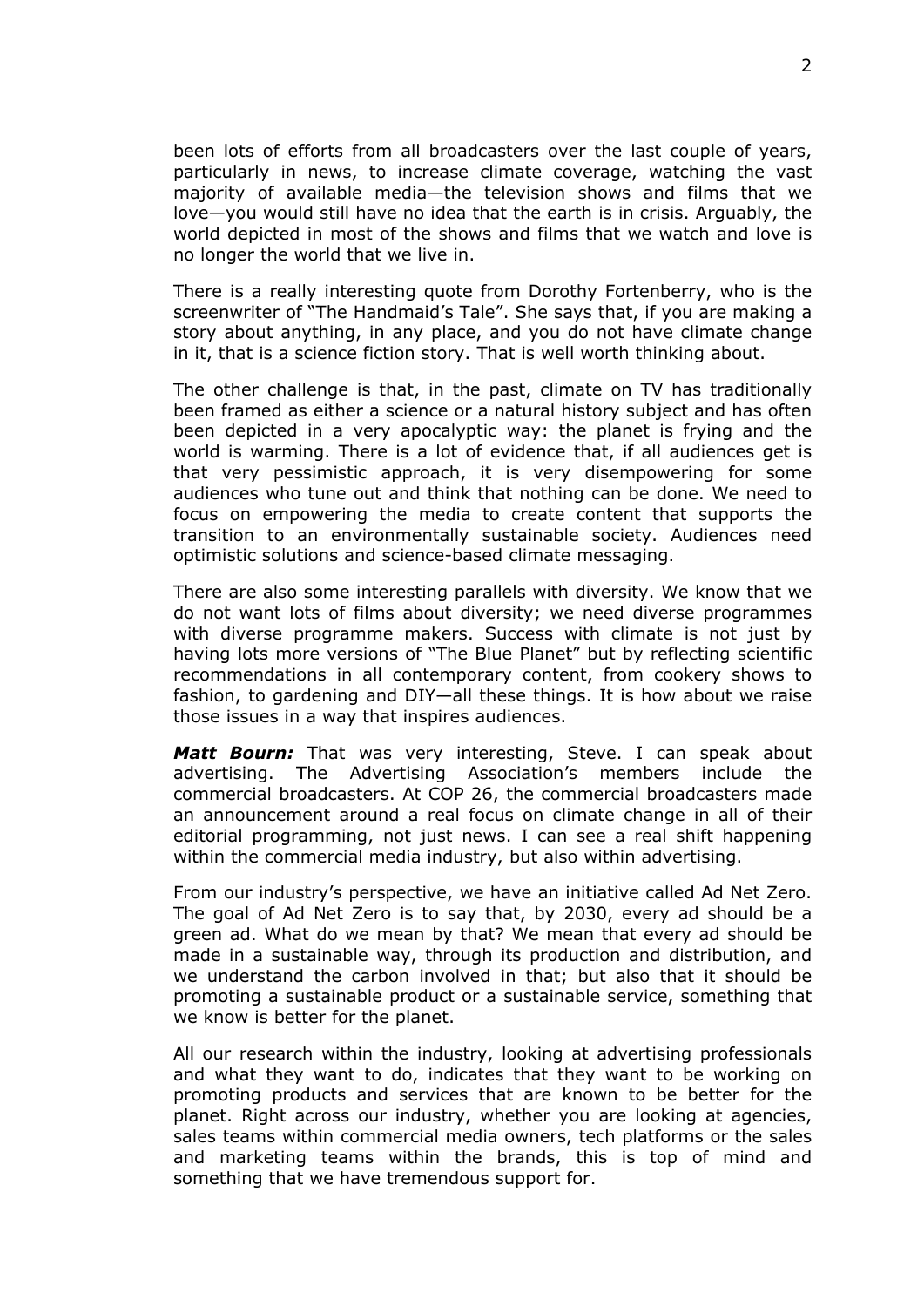Ad Net Zero originated in the UK. Our focus in the first two years has been on building the support for that, and we have over 100 organisations, including the big agents and holding groups, such as WPP, but also the big advertisers, with Unilever driving it as chair. Sky is a fantastic supporter of that as well.

One of our interesting challenges is scaling this beyond the UK, because the climate crisis is a global issue, not just a UK issue. Advertising, if you look at that, is a global issue. Our big focus is on how we connect this thinking. How do we start to make every advertising professional think about the carbon involved in their work, day to day? How do they report that? How do they measure it? How do they reduce it? Also then, when you look at the work that they are making, how do they challenge it?

There is a fantastic initiative within Ad Net Zero called Change the Brief, which originated from Mindshare, which sits within WPP. It essentially says that you should look at the brief that comes in from the client and ask, "How can you make that work better?". To give you a simple example, say I am making a car ad and I want to challenge the way in which people think about driving a car. I need more than one person to be in that car; I would like to see three or four people driving in that car, because we know that that behaviour is a better behaviour.

The fascinating thing for me is that advertising sits as almost a service industry to every industry, and every industry faces the climate challenge, and so they are all looking for solutions. Advertising sits at the centre, with this opportunity to accelerate the change. However, we need to encourage a change of thinking, certainly, within the industry.

Government regulation will play a really important part in all this as well. Look at car ads in the UK: the majority of car ads that are now appearing are for electric cars, electric vehicles or hybrids. When you look at the weighting of those ads, they are ahead of sales, because, in the car market, the brands are using advertising to essentially create market demand. They are building the market because they know that, by 2030, they cannot be selling any more petrol cars.

You can look at pretty much every single sector and ask: what is the push? What is the lever that you pull and how will advertising, through the promotion of that sustainable product or service, help shift people towards that?

*Dr Kris De Meyer:* I am a neuroscientist, and that means that I bring a slightly different angle from Steve and Matt to this. The way I think about this question of how communication in the media landscape is setting people up for behaviour at the moment is through the lens of what we know from neuroscience and psychology.

I agree with Steve and Matt that media, marketing and PR have a role to play in that shift that needs to happen. If we are looking at the question of what is currently happening and how well the media and PR are doing that, the answer is not very well.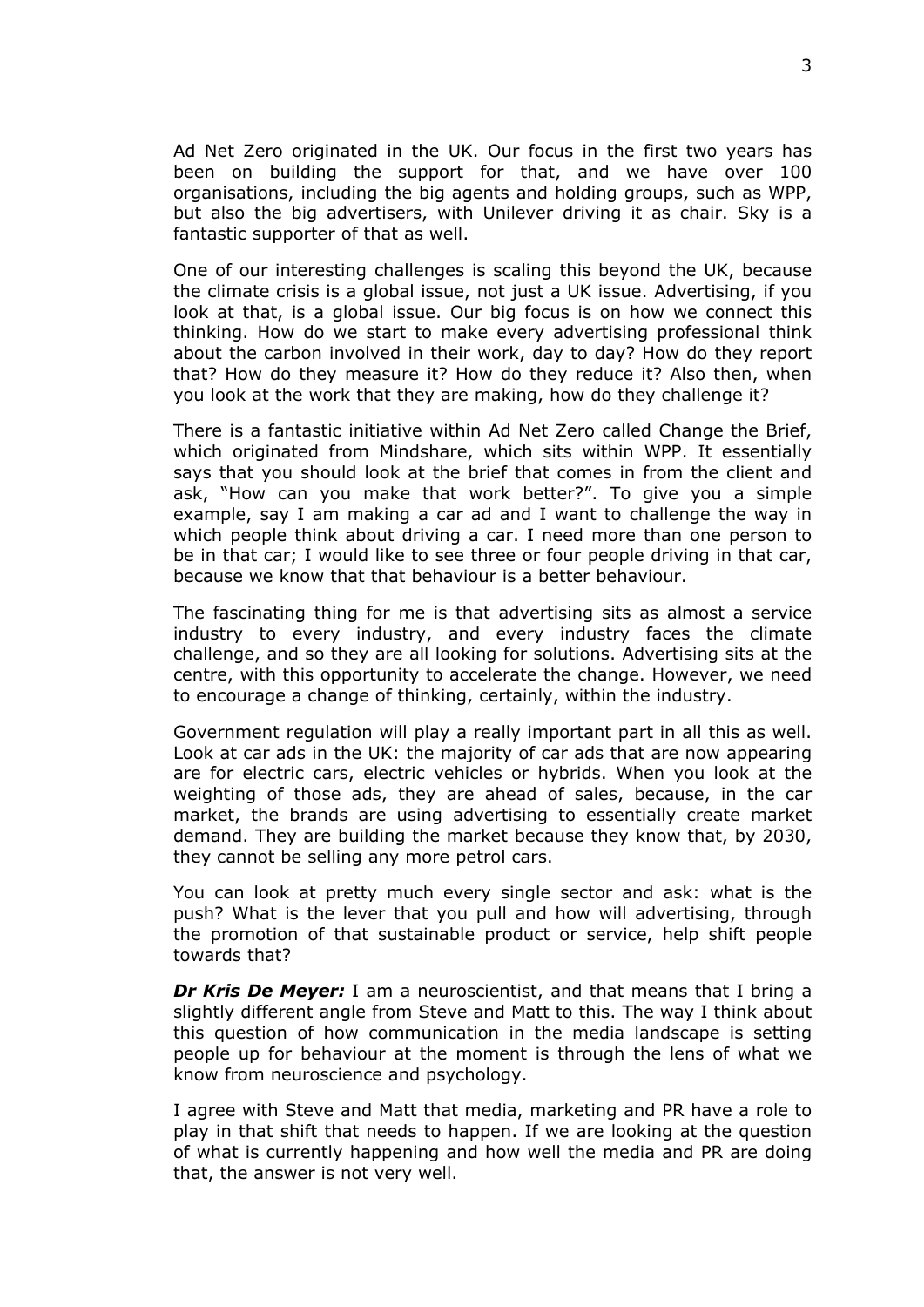You can see that in the data from polling organisations such as Ipsos MORI. Over the last 15 years, it has been asking people, "How concerned are you about climate change?" Occasionally, they will also ask them, "How willing are you to act on it? How willing are you to do something about it?" We have seen awareness and concern about climate change going up since 2014. There was a dip in 2010 but from 2014 it has been going up. It is now at an all-time high. People's willingness to act has not moved. People's willingness to act in 2021 was exactly the same as in 2014. The reason for that is that raising awareness of climate change in itself does not lead to the behaviour change that we are after.

Communicating about climate change and the urgency of the crisis in itself does not lead to the changes that need to happen. The reasons for that sit in something that Steve already mentioned: the threat messaging that is inherent in all the crises. The "code red for humanity" messaging does not help people to understand how to act. It tells them that there is a big problem, but it does not help us to understand what to do about it.

On the psychological responses that people then have to that kind of messaging, the outcomes of that are confusion and fragmentation of opinion about what it is that we should be doing. The confusion sits in the fact that there are so many different voices out there, all the way from saying that we should move to overthrow capitalism and bring in a new system, to radical system change, to tinkering with the current system, to not doing anything at all.

That means that people look at all the different messages that come out about the things that need to happen and, if they do not have their own strong opinions formed, they will say, "This is confusing. I don't know what I should be doing. Should I install a heat pump, or should I insulate my home, or should I be doing both?" When it comes to transport, they will ask, "Should I buy an electric vehicle or should I give up my car totally?" or "Should I move closer to my workplace so that I do not need to have that transport any more at all?" That kind of confusion sits across a certain percentage of the population.

The other thing happening is the fragmentation of opinion. People who form their own strong opinions about this come to hold a set of positions that might say that they want this thing to the exclusion of all the other ones. Some people will say that it is not individuals who need to change their behaviour; it is Governments who need to regulate, or it is businesses that need to be regulated.

Some of these divisions might happen on a much more granular scale. You could have fights even between people who are concerned about climate change, such as between those who think that we should all become vegan and those who think that we should have high-quality food produced with love and care. You might have differences of opinion about whether we need nuclear energy or more renewable energy, et cetera. That kind of fragmentation of opinion leads to the confusion that exists for those people who have not yet made up their minds about this.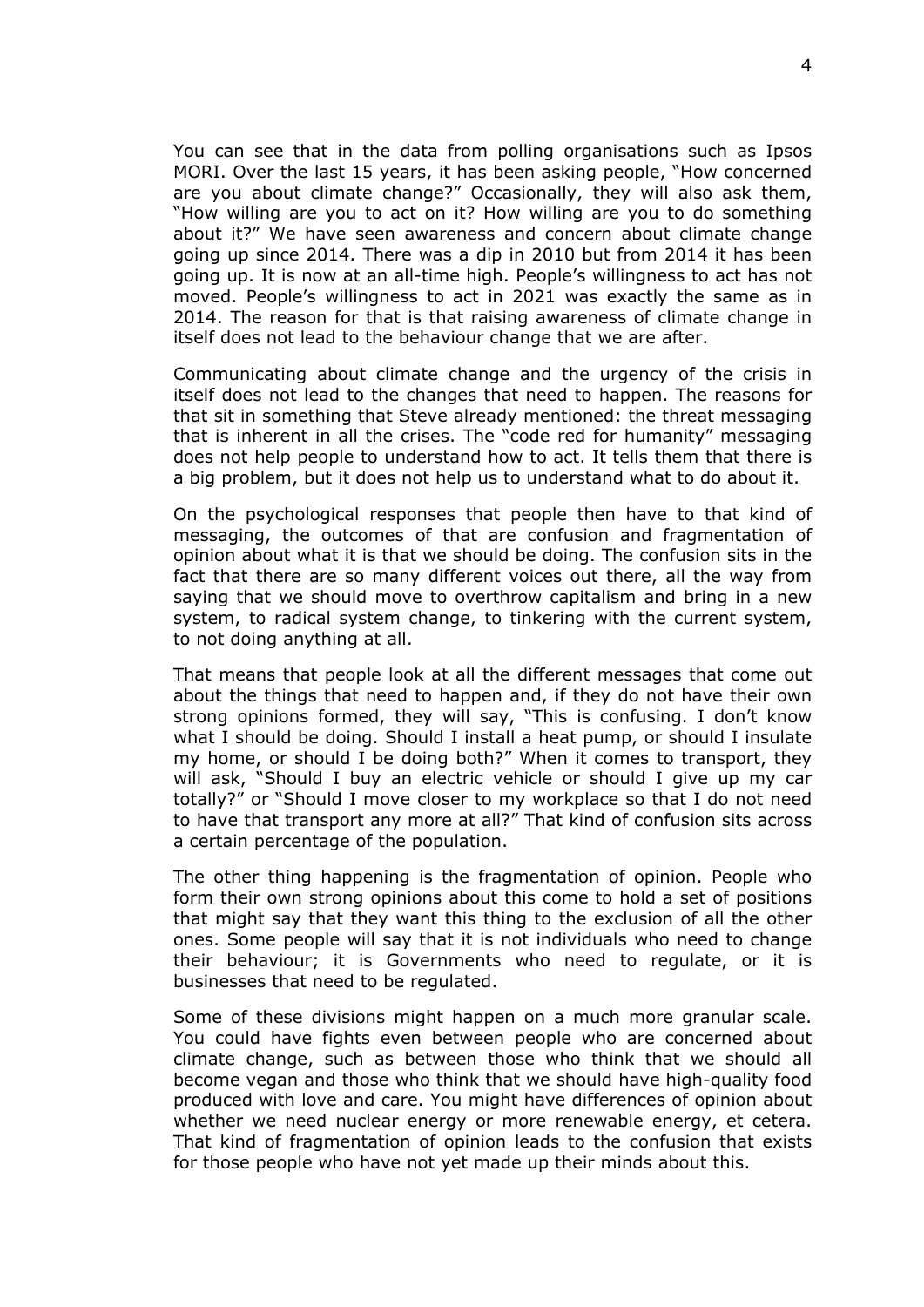In my opinion, that is where we are at the moment, but we have ways of breaking through this.

**The Chair:** Can I ask two supplementary questions quickly? First, Steve, you mentioned the point that we need this content in all programmes, not just more versions of "The Blue Planet". You used that very memorable phrase from the screenwriter of "The Handmaid's Tale": if it does not have climate in it, it is science fiction. Do you have any suggestions for us as to how we actually achieve that in your industry?

The second question is to Matt. I read the Ad Net Zero, which I think you launched in November 2020. It has five actions. I was particularly interested in the fifth one, which is harnessing advertising's power to support consumer behaviour change. There is a distinction between what our advertising can do to, as you say, change a brief and what it can do to positively support consumer change. I wondered whether you could give us any examples of what the industry has done since November 2020 on delivering action 5.

Do you think that that is something the industry can do itself, or might there be a role for government in regulating types of certain advertising? For example—and I am speculating here—are SUVs on open roads in the countryside an appropriate form of advertising, or is that where the Government might step in and say that there should be a footnote to say that you should bear the following information in mind? I am asking for your views on the rightness of advertising regulating its own industry in this particular contentious area.

*Steve Smith:* The good news is that we are starting to do this. The media coverage that we saw around COP 26 last year shifted a gear. It is also interesting that BBC research says that, in 2021, it saw the biggest ever reach for its programmes with environmental themes. It reckons that approximately 70% of adults who are 16-plus in the UK consumed at least 15 minutes of radio or TV outside news bulletins reflecting climate. So messaging is getting through.

The other important thing is the role of education. In the film and TV industry, we have BAFTA albert, which is the authority on sustainability in the industry. It has been doing an enormous amount of training, particularly editorial training, and getting producers to think about how we can start getting sustainability messages in contemporary content. I know that in recent years it has trained over 11,000 people in our industry, which is brilliant. We have initiatives such as the sustainable soap summit, where we try to convene writers, producers and directors from continuing drama to think about how we can start bringing these ideas into their content. We are starting to see that come through.

Another important thing is that, instead of having climate change specials, which can sometimes not get big audiences, we can try to get audiences to see this stuff in the shows that they love and watch. For example, "The One Show" regularly does features on climate change. That show has high ratings and so people will stay and watch it, whereas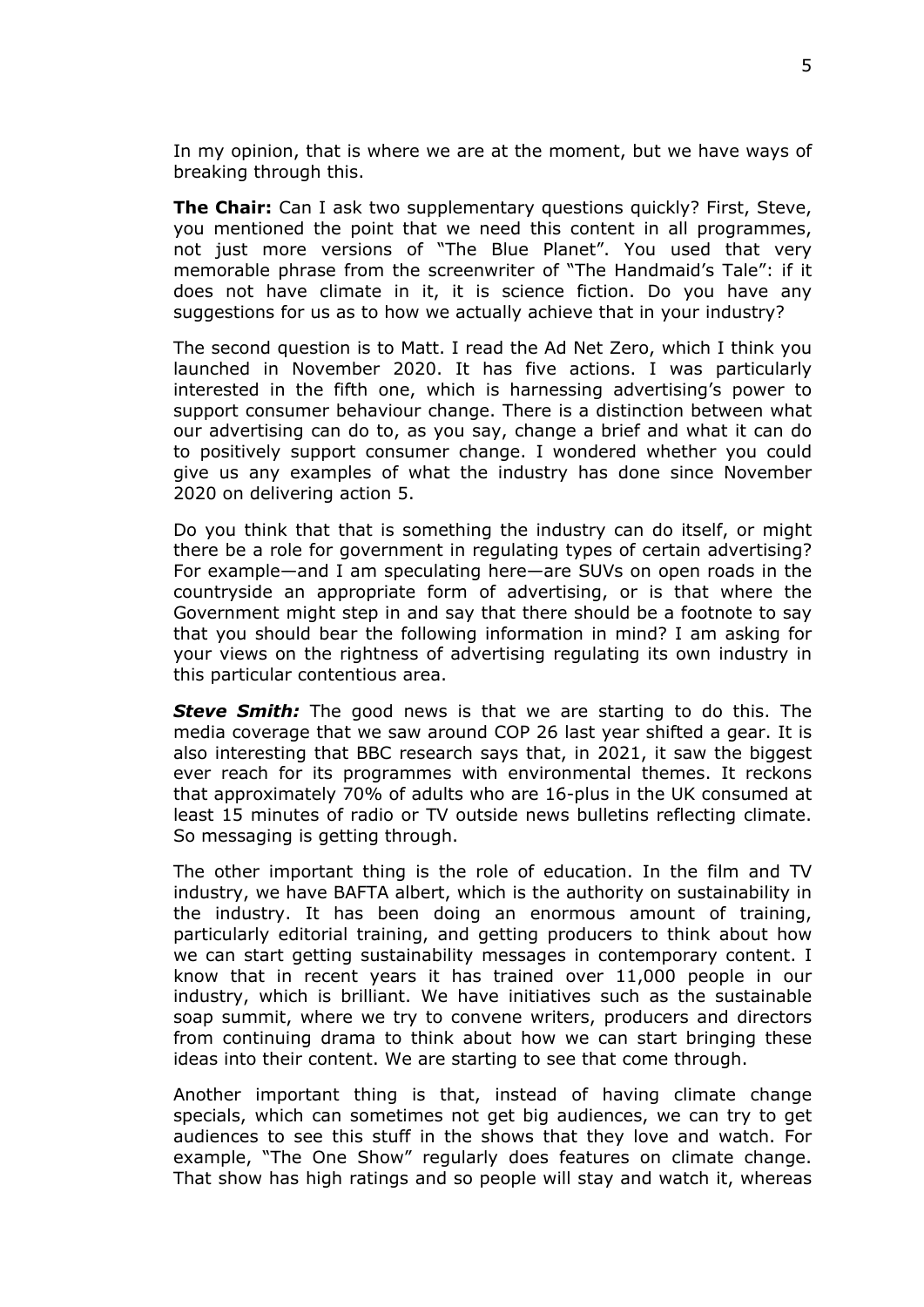if you have a climate special, people might not always tune into it. "The Repair Shop" has been brilliant in trying to get people to think differently about loving and reusing treasured items, rather than throwing them away. We are seeing lots of these things coming through. Even on shows such as "RuPaul's Drag Race", they make clothes out of reused and recycled materials. This is the way that successful messaging can come into content. Perhaps that reaches audiences more effectively sometimes.

*Matt Bourn:* I will deal with the first part of the question, looking at examples from the ad industry. I will give you two examples. One is almost a natural example of what we are seeing happening—bearing in mind that I watch ads every single day; that is my job, and I report back on those to the team and to the industry. Probably McDonald's most high-profile recent advertising campaign is for the McPlant burger. It is pushing meat alternative burgers, and this has been a very visible advertising campaign during the first quarter of this year.

It is interesting that you can spotlight different examples consistently of big brands testing and innovating with new products. In a way, they are testing consumer demand for these alternatives. You can spot this each day of each week, with different brands testing different things.

In addition, there are leading companies within our industry that are pushing this even harder. Sky is a fantastic example of that, with Sky Zero and the creation of the Sky Zero Footprint Fund. It has put £2 million into a pot, and SMEs and interesting new companies with sustainable solutions can bid for the pot to see if they can win an advertising campaign to help drive and encourage behaviour change.

The most recent example of that is a company called Pura. The ads appeared this week. It makes, essentially, sustainable baby wipes and nappies, with no plastics, and they are flushable—all the things that we know we need with baby wipes and nappies. Through the Sky Zero fund, it is now on TV. That is again a good example of the way in which advertising drives innovation and competition. It wants to celebrate the new things that there are out there. I hope that has answered the first part of your question.

The second part is more about the government role in looking at advertising. We are strong believers in the importance of the Advertising Standards Authority. It consistently looks at misleading environmental claims. If consumers see an ad that they think has a misleading environmental claim, they can talk to the ASA about that. The ASA is well aware that there will be increased scrutiny on ads. If you think about it, if we are moving to a net zero economy, and saying that every product and service has a sustainability angle on it, we need to make sure that the claims within all those ads are factually correct. That puts an intense responsibility on the industry, but the ASA is fully aware of that and working with the Competition and Markets Authority on misleading claims and the Green Claims Code.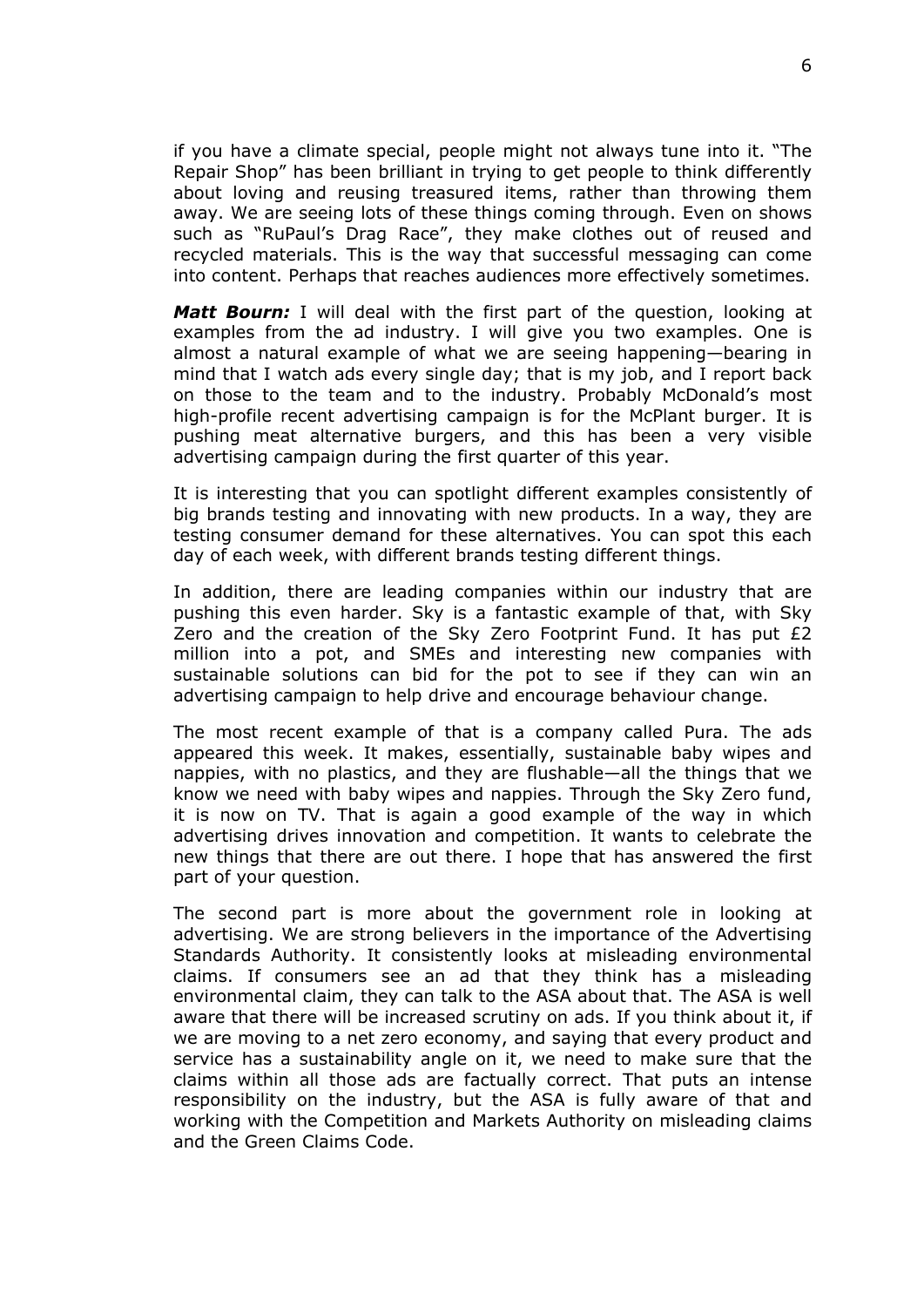One thing we have to do as an industry is help our workforce understand this issue from every single angle. As work is being made, we need our ad professionals to say, "Is that factually correct? Is that based on science-based targets? Does it stand up?" That is why one of the most recent things we have done with Ad Net Zero is to develop the first training programme of its kind. That is a six-hour online training programme for every ad professional to understand climate science. We are pushing that as part of the Ad Net Zero supporter base. We are asking every company that says it is a supporter of Ad Net Zero to put its staff through that training.

Again, I would lens that through the fact that we are focused on the UK market. Actually, we really need everybody who works in advertising around the world to do this. That is where I think we get to a UK Government role in this, around leading the way and showing what best practice is. We are in constant conversations with the Government Communication Service. We would love to get to a point where the Government Communication Service is also sustainable in the way it is operating its ads. We have regular conversations with it, using tools such as AdGreen, when it comes to production and measuring the carbon involved in ads.

**Baroness Young of Old Scone:** My question is for Matt, and a bit for Dr De Meyer. My question is a bit more brutal than the Chair's was about advertising. I am a very snobby television viewer. I was vice-chair of the BBC, so I am deeply imbued in BBC public service values, but once in a while I develop a passion for something such as "Grand Designs" and am forced on to the commercial platforms, whether I like it or not. The thing that strikes me about advertising when I go on to a commercial platform is this basic contradiction at the heart of it. Though we may see plant-based McDonald's adverts, there is still a wall of very smart advertising for not very good food and promoting a "Buy, buy, buy" mentality.

There is the option that Dr De Meyer put forward, which is that people do not know what to do—whether to get an electric car or not get a car at all. The not getting a car at all option simply does not exist in the advertising world. Are we whistling in the wind if we think that advertising is ever going to get us to a point where the real option facing people—diminished consumption—is going to be part of its repertoire?

*Matt Bourn:* Every industry is facing the same challenge, which is, essentially, to carry on functioning within a capitalist scenario, selling products and services. They are having to shift to a more sustainable way of doing that, everywhere you look, and advertising is the service that helps promote that to the customer. What you will see from the advertising industry is essentially a reflection of what is being sold. The more industries shift, and the quicker they shift, is where I think real government scrutiny needs to be. Are we shifting industries fast enough so that, when we see the advertising of what those industries are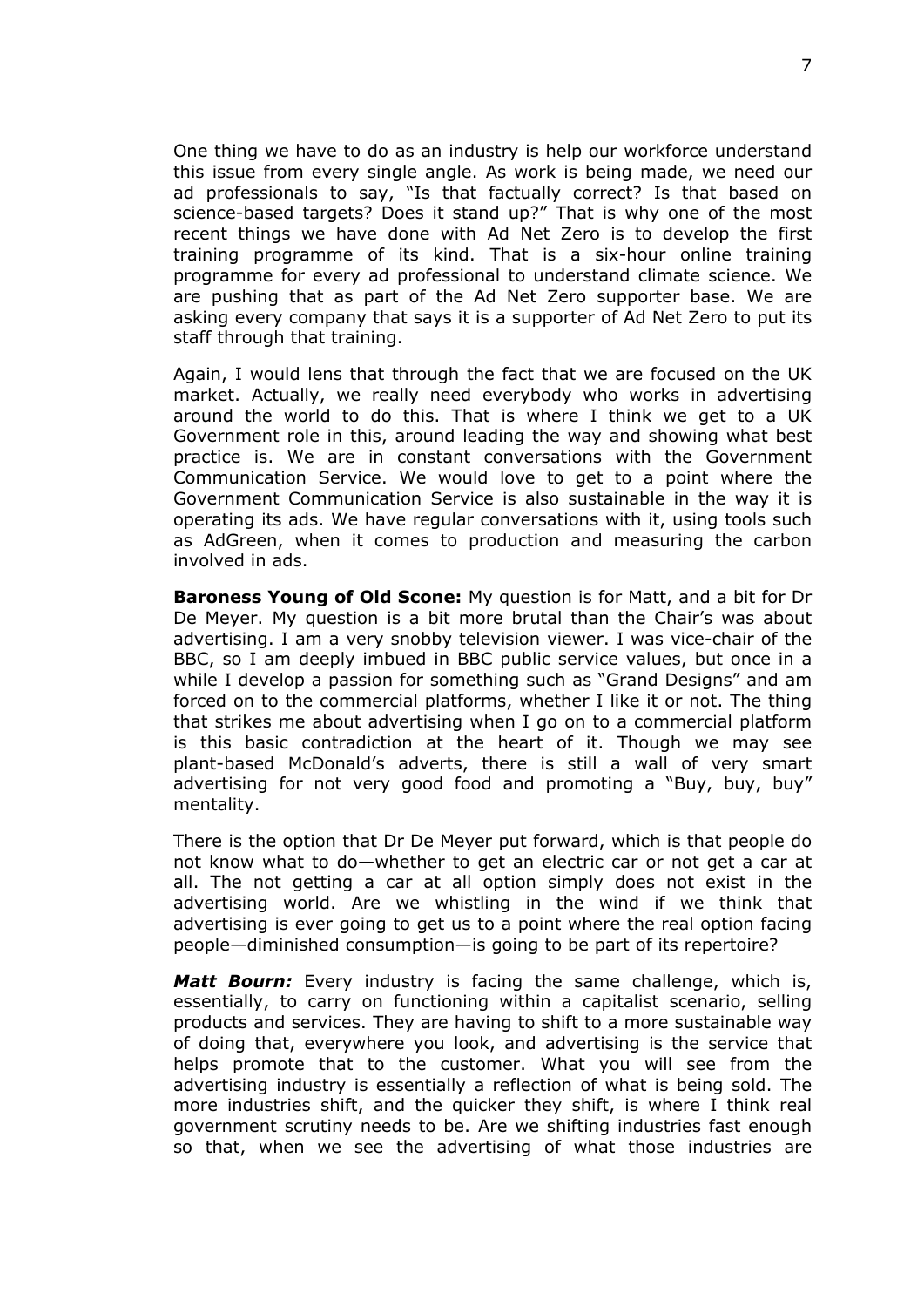producing, it is helping to move customers to a more sustainable way of living?

**Baroness Young of Old Scone:** Perhaps Dr De Meyer wants to comment on whether overreliance on the advertising industry is a mistake.

*Dr Kris De Meyer:* It certainly is not going to get us all the way. It will have a role to play only where options are available and where you can press more decisively for more environmentally friendly options. Where these choices are not available, or where the mere messaging around the choices available is not the blockage that prevents people adopting a certain type of behaviour—which is often the case—advertising will not be able to do the trick.

Social norms were mentioned before as a very important driver of behaviour change. That is indeed an important driver and advertising can help with those social norms. If you look at all the behavioural factors that determine whether or not people adopt a behaviour, you will see about 15 different ones, at least. Social norms is only one of them. A very interesting tool was developed by the Scottish Government a few years ago, called the Individual-Social-Material model. It looks at all these drivers and blockages at the individual, the social and the material level. Social norms is one of them, but there are all these other ones. Advertising can play a role in pulling some of these levers for behaviour change, but not all of them.

**Lord Lucas:** Matt, I am very much of the same mind as Lady Young. I cannot understand how, through advertising, you can get companies to reduce their turnover. Are you going to get BMW saying, "Don't buy this monster; buy a Mini"? Are you going to get Apple to say, "This phone will last you 10 years and the charging cable will not break every three months"? Can you give me a single example of a company that has successfully pursued that sort of policy and flourished? Picking up the same thing with Steve, if you want optimism, when we are asking people to have colder houses, smaller cars and not have barbeques, how do you run optimism with that sort of message?

*Matt Bourn:* I am not saying that advertising per se has the power to shift that for BMW. I am saying that, if the regulatory environment is such that BMW sees that it needs to move from petrol vehicles to EV by a certain date—which, brilliantly, the Government need to be credited for it will look at how it is going to create that market. It will then look at the services of advertising to, essentially, shift the market.

**Lord Lucas:** You come back to the key of government direction.

*Matt Bourn:* We need leadership from every part. The role of advertising is to help those industries or companies move and shift customer behaviour.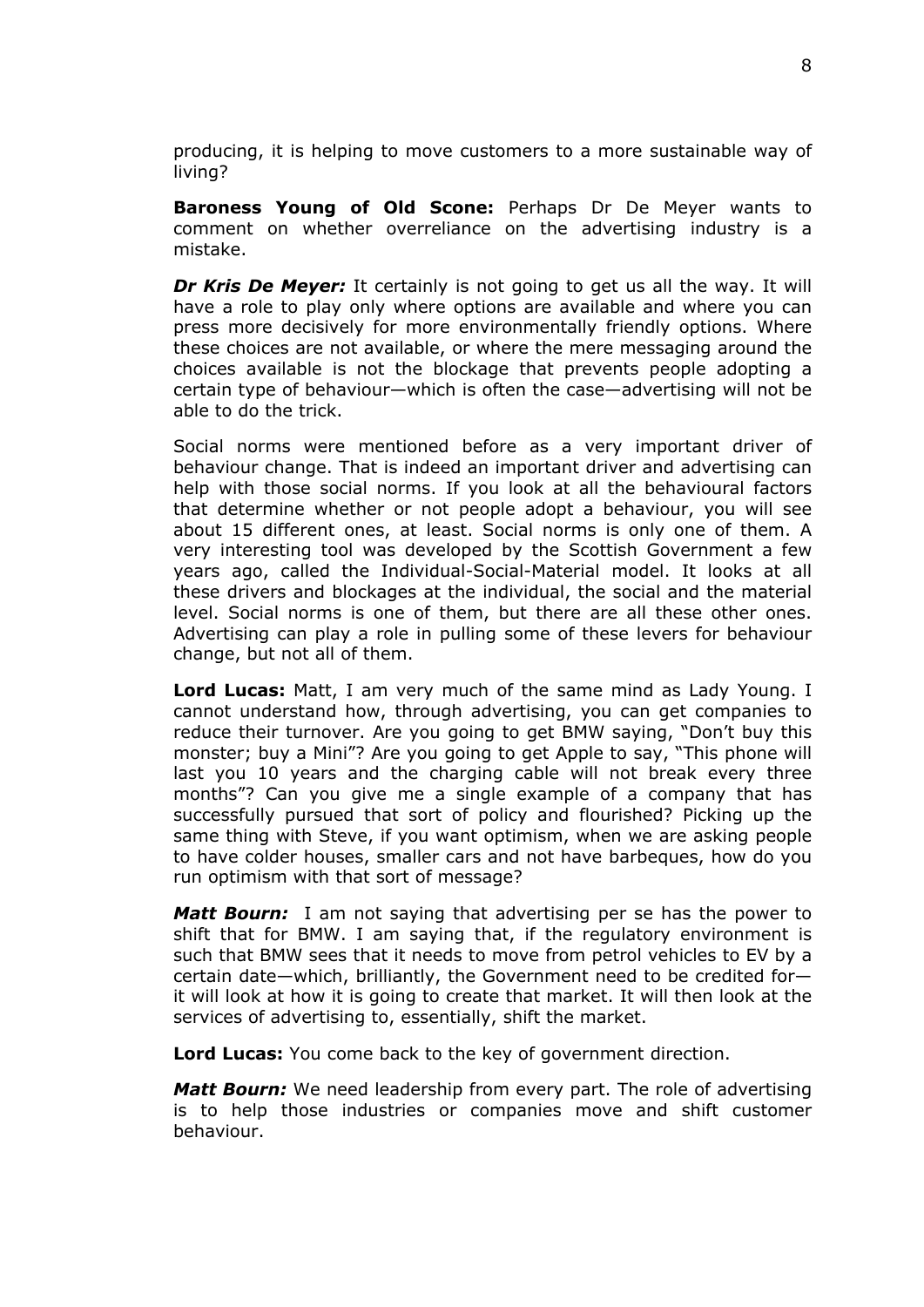On the point that was being discussed, there is interesting research out there. People want to do the right thing. Why will they do the right thing? It will probably come down to cost and the ease of access to that product or service. Doing the right thing is there emotionally, but, when you get to the reality of it, are they going to be able to do it? It will come down to cost and how easy it is for them to do that.

Governments need to encourage industries as quickly as possible to do that. Industries and the businesses within them are more than ready to do that, and the role of advertising is to promote those new, exciting solutions.

Getting a great EV is not a bad thing; there are fantastic new electric vehicles out there, so there are aspirational ways of living more sustainably. We should be excited about that, to be honest.

The question back to government is whether we are encouraging every industry to move as fast as they can and creating an environment where we can really show new ways of living that will be exciting and aspirational.

**Steve Smith:** On optimism, I guess you are asking how we, as creators, can help show the world what a climate positive future can look like and the benefits that come from that. We know that there are going to be health benefits from addressing climate change. We know that a plantbased diet is healthier for ourselves, as well as the planet. We have a big obesity crisis in the UK, which costs the NHS a huge amount of money, so there are positives that could come from that. There are the resilient communities that we can build. What would it be like to reclaim the streets and not have as many polluting vehicles around?

The opportunity for creators is to imagine what that future could look like. We know that there is a huge rise in climate anxiety, particularly among young people, and I think that comes down to the apocalyptic messaging that we have. I am not saying that some people might not want to give up a bigger car, but we have a role in trying to show people that they can imagine a future that is better. That is one of the results that comes from solving climate change.

**Lord Colgrain:** My question is to do with how you achieve the thematic objective and the extent to which you can be economical with the accuracy of the detail. This has come about from a coincidence of timing. I received a request yesterday from the Association of Investment Companies, backed up by the FCA, asking me for parliamentary help, as a member of this committee, on the whole question of monitoring and policing the veracity of advertising content on ESG issues. If companies are not a member of the Advertising Standards Authority and just have their directors or associate directors writing advertising content, saying that companies in which they are encouraging pension funds or whatever to invest in are net zero, but it proves that they are actually not net zero in what they are achieving, how should we set about trying to ensure that they are being reined back satisfactorily?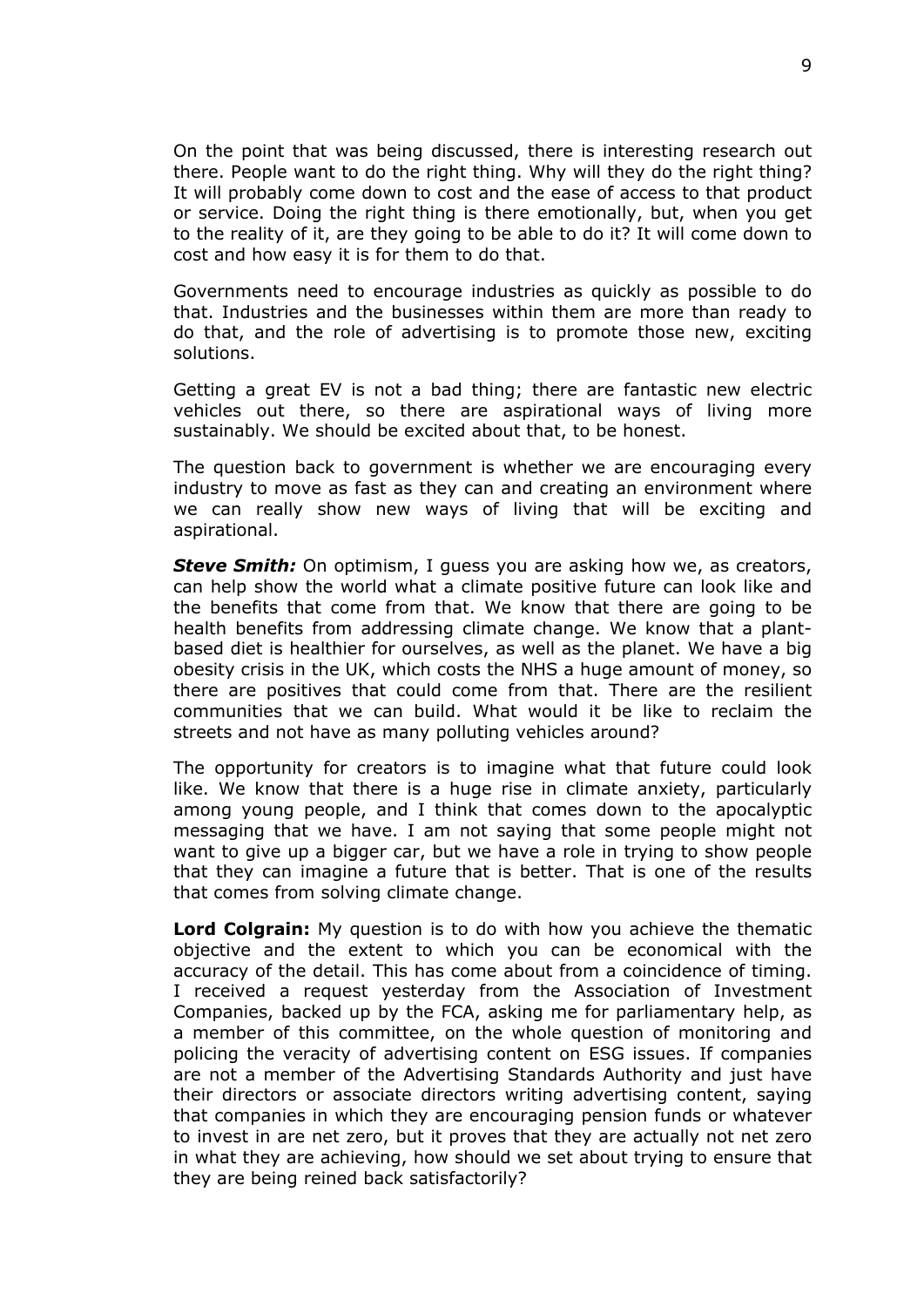I suggest that, in a sense, this applies also to Steve. In some of your programmes, do you feel that you could exaggerate the truth in order to gain people's attention? Do you recognise that some of the detail you are putting forward is not wholly accurate, but you are happy, for artistic reasons, to feel that you can do that to grab an audience?

*Matt Bourn:* Brands rely on consumer trust. They rely, essentially, on you trusting that company and that what it says and what it does is believable. The Advertising Standards Authority is there to act as a watchdog on ads that appear and public questioning of what is being said in that ad. If the ad is found to be misleading in its claims, it will be publicly shamed. The ASA has a very clear strategy. You can see from ASA reports that it publicly shamed a number of different companies for overclaiming or misleading environmental claims within their ads. Generally, that drives national news coverage and it is very well known within the industry.

A brand does not want to be caught out. An agency producing that work does not want to be the agency that is responsible for that brand being nationally shamed. It is an effective system, but, because of, as you described it, the veracity of ESG-related claims, I think that this decade will see us regularly scrutinising advertising, rightly, to make sure that claims in ads are factually correct and that they follow the science. This is what we are consistently saying. This is the point of the training. It is vital. If we say that every single part of our economy is going to shift to a more sustainable mode, then every part is going to be scrutinised.

**Lord Browne of Ladyton:** I have a conviction that my own personal experience is a bad basis for public policy, but I am going to share something quickly with you, because I want to ask you a very specific question. I watch a lot of Sky—not as much as you do, probably—and I see a lot of this advertising. I have a very strong sense that what they advertise to me is that I should be gambling, I should Just Eat, and, if I am not going to Just Eat from any of the fast places, I should choose one of three very large McDonald's burgers, the choice of which apparently all these very attractive people are confused about. I have no sense at all of seeing a McDonald's plant burger in this choice. Perhaps I should buy the latest Ford vehicle, which is usually driven by a sports personality, or somebody who looks like a sports personality, and nobody else. That is my experience. Your experience of Sky is clearly different.

Rather than us swapping our personal experiences, does the Advertising Association have some data about what is happening to advertising that you can share with us? You recommend Sky very strongly. I like it because it covers sport very well, particularly the sports I am interested in, but its advertising does not appeal to me in the sense that it is being driven by sustainability. It is being driven by capitalism, and I accept that. If you have the data and could share it with us, that would be better, rather than us just sharing these experiences.

I have a question also for Kris. Yesterday, we heard from witnesses who were encouraging us to take what they called a systems approach to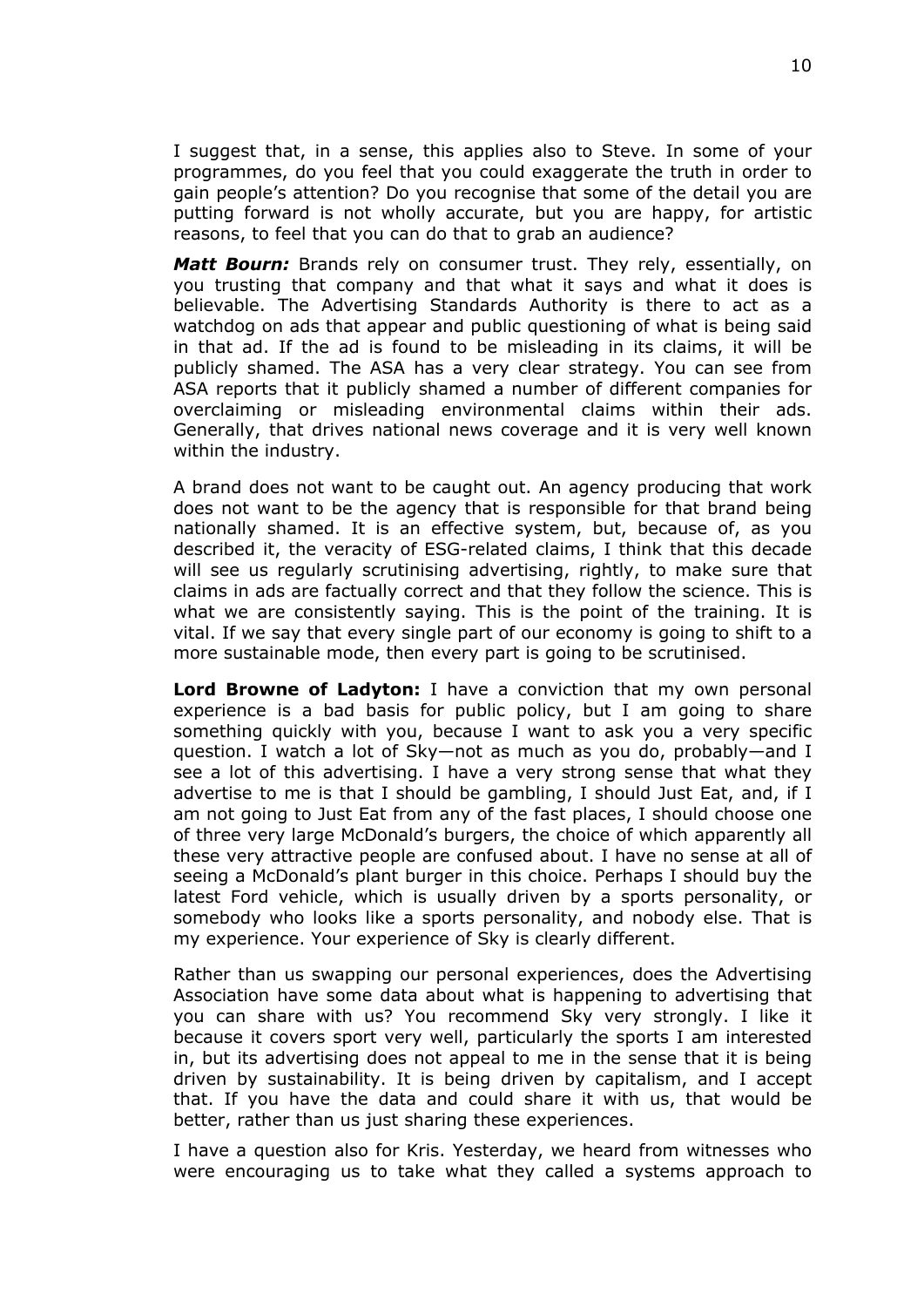climate change. You described the psychological effect—what is going in people's heads—of a systems approach. The attractive bit of your really interesting evidence on what effect that is having on people's ability to choose was your last sentence. You said that we have ways of breaking through. What are the ways of breaking through while sustaining a systems approach?

We were encouraged by the Chief Scientific Adviser yesterday not to do the sort of thing that I thought your evidence was encouraging us to do, which was to pick certain things but to take a whole systems approach. How do we do that and engage people in changing their behaviours? You have ways of breaking through. If you could share them with us, that would be really helpful.

Matt, maybe you could tell me if you have the data.

*Matt Bourn:* I will be honest. I am asking for the data.

Your description of what you are seeing is a description of reality now. I am describing a world of ads and what that will look like by 2030. One of the things that we are digging into is this: if our ad spend on an annual basis at the moment—we publish the figures tomorrow—is around  $E32$ billion, what percentage of that is promoting sustainable products and services? That is what I want to be able to say: "It is this and I see it growing as this and this and this".

We do not have the access, specifically, to that data. But we can look at, for example, the auto sector, and ask how many of the ads that are out there are promoting an EV or a hybrid? We know that a majority of ads are doing that; they are essentially reflecting what is happening and what is being sold.

Your observation about what ads you are seeing is a bigger question about what is being sold at the moment and what we need to see being sold, right across the economy, as quickly as we can get there. You will then see that reflected in the ads.

**Lord Browne of Ladyton:** Your evidence is about potential, not about reality.

*Matt Bourn:* Our Ad Net Zero plan is about a systemic change within the industry to support a systemic change that is happening in every industry over the next decade to build what you are asking for—a net zero economy. The key thing to bear in mind here is the role of advertising within that. The role of advertising is to stimulate innovation, encourage competition and, ultimately, bring products and services to create demand from customers. That is what we have to work towards. In your experience of the advertising that you are watching, ask why those products are being sold and ask yourself what you want to see being sold within the ads that are running.

**Lord Browne of Ladyton:** Personally, I want some of these things to be stopped.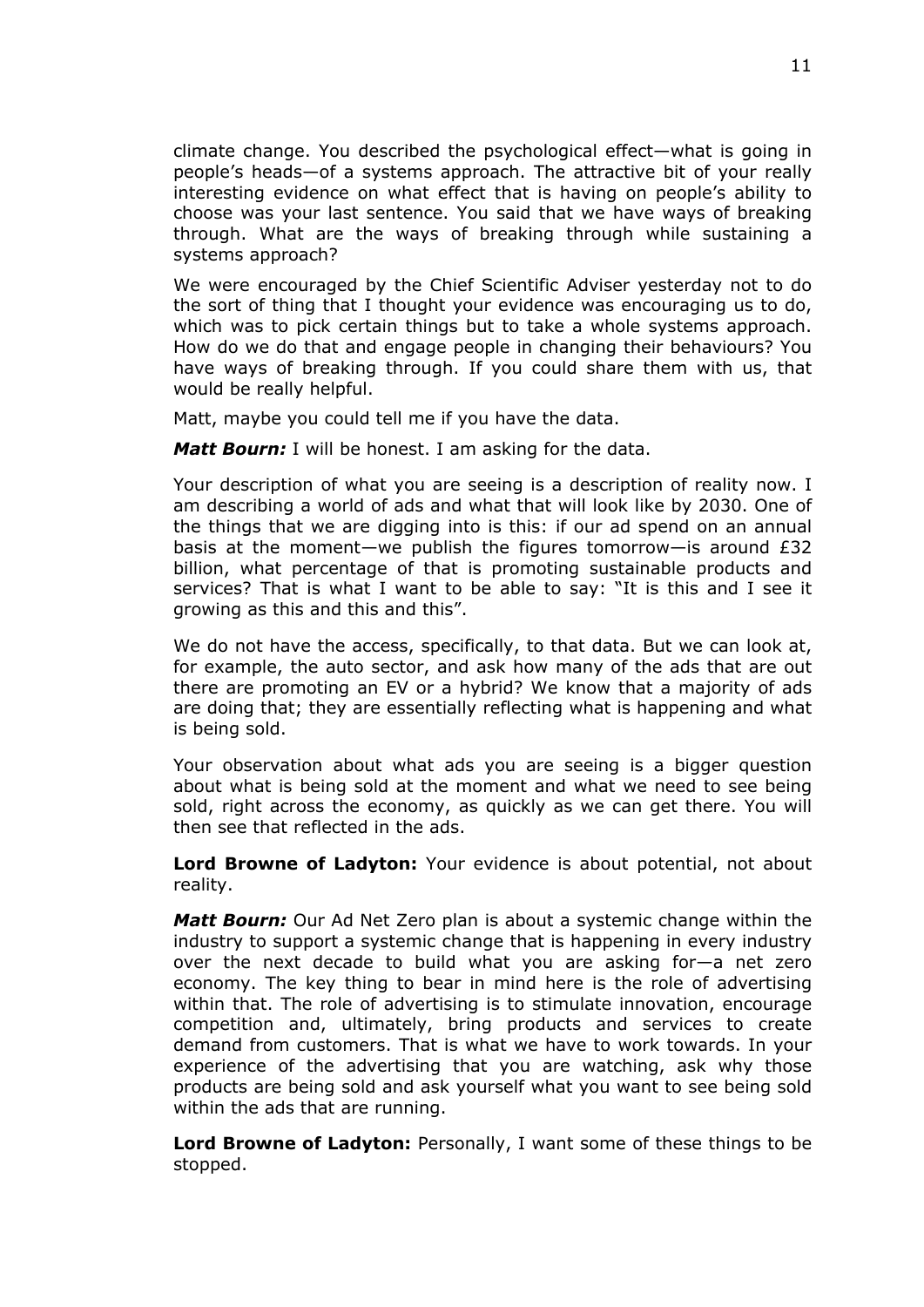*Dr Kris De Meyer:* It is a very big question that you have asked. From the perspective of the Climate Action Unit, we take a very systems-driven approach and look at the whole system of how media messages get translated into the understanding of the public, how science and policy communicate with one another, and how businesses and policy communicate with one another. Looking at that systemic picture, we then identify the things that are not working within that system.

We are talking here today about the way that media and public understanding are related to one another, but we often do work in these other places as well. We often work with scientists and policymakers, bringing them together with businesses and helping them to talk to government about regulation and so on.

Within that systemic approach—that bird's-eye view of the whole landscape of all the organisations, players and sectors involved in these conversations—we then see that there are specific things going wrong in each of these places that can be understood from what we know about how the human brain works from psychology and neuroscience.

We have already heard several factors being described. We heard about social norms today, and about the cost and easiness of adopting certain solutions. Those are drivers of behaviour. In our experience, the thing that is often missing is the agency; the knowing how to do something. The question of knowing how to change your behaviour, and how to adopt a certain new practice in a professional space—we are hearing examples of from Matt, talking about the struggles that the advertising industry is having with how it is implementing the five promises it has made—all the way to people in the business, policy and science communities. They are all struggling with the questions of how to do more and how to change.

There are many different ways that you can work with these communities to help them start answering the question of how. A lot of our work is through bespoke interventions with communities of experts, or through bringing different sectors together and getting them to talk to each other and collaborate more effectively.

When it comes to mass communication to the public, the answer to the question of how you break through that confusion and fragmentation is that you need to tell the stories of the "how". You need to tell the stories of how to do this, the actions, the journey and the struggles that a person has to adopt a certain lifestyle or a certain type of behaviour.

That can be through very small stories about very small types of behaviours, but it can also be through much bigger ones. I will give a couple of examples, because it is not enough to just talk about the solutions. If you talk only about the solution, you might give a false sense of optimism and lose a lot of the people paying attention, because they will say, "It is being taken care of. I do not need to care about this any more". But if you tell the story of the series of actions that allows a person to overcome challenges, find their mettle, build their skill and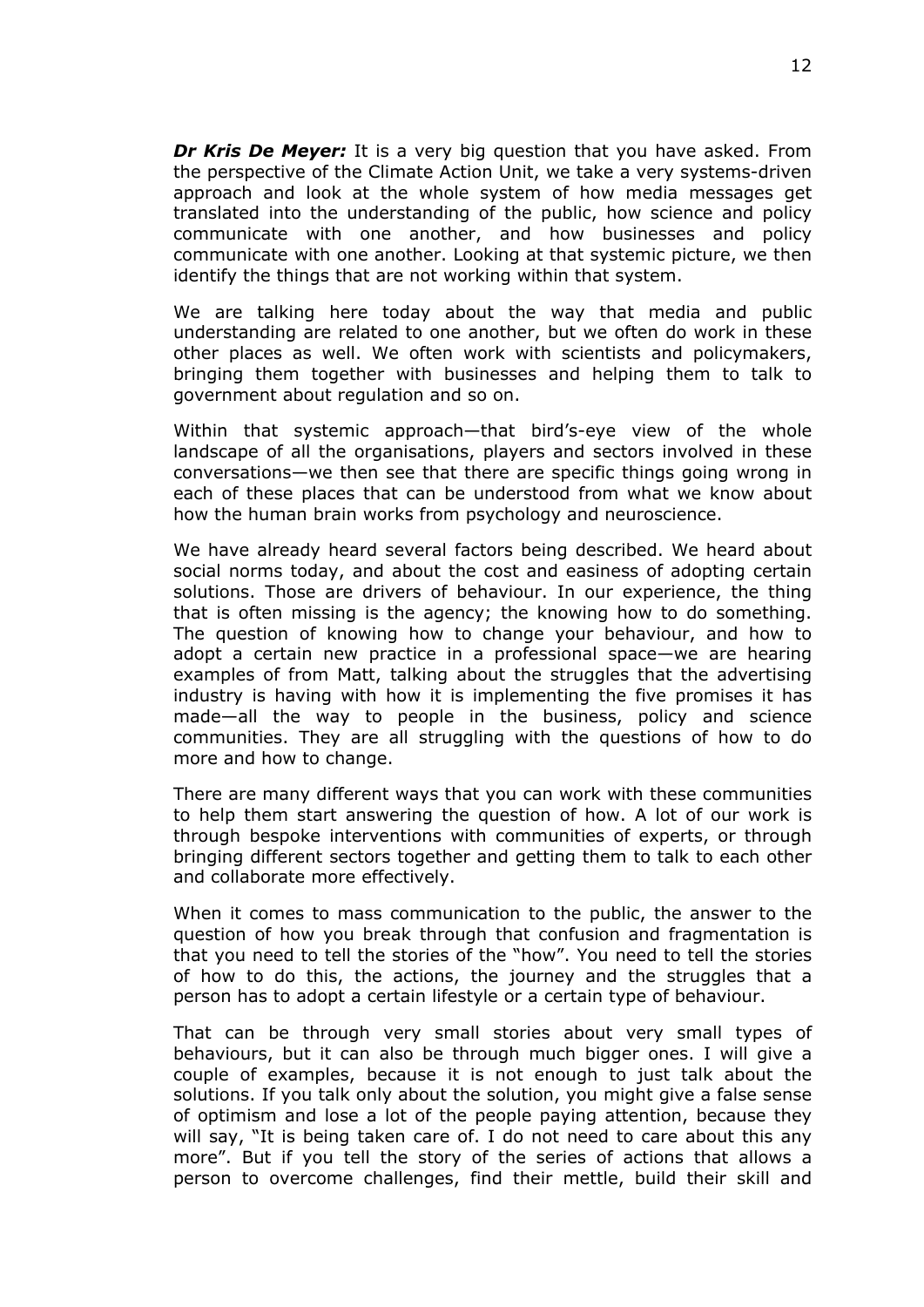build their agency, and you tell that hero's journey of overcoming these challenges, you are then activating social learning in the people who are reading those stories.

The way that most of us learn how to deal with the world around us is from the people around us. We look at them, see them solve a challenge, and then we absorb that and apply that in our own way of dealing with that challenge. I will give a specific example now. A short while ago, we trained a small group of journalists in what we call action-based storytelling; so moving away from talking about climate change as a threatening issue that we need to act on and then leave unspoken what the actions are. We helped those journalists to move towards actionbased storytelling, where they looked for examples of stories in the communities around them and tried to turn a story about, let us say, retrofitting and whether heat pumps are good or bad—that is issue-based framing—into a story of a pensioner finding out how to navigate the green grants from the Government, discovering step-by-step what she needed to do with that, insulating her home and putting double glazing in, and then getting the heat pump that was appropriate for her home. That story is now being told by these journalists who have gone through the training.

The training was in November. It took them a while to experiment and to find out how they can shift the way that they are telling stories about climate in that way. That story appeared a few weeks ago, I think, in the Cornish press, and has since been picked up by ITV. It is not a story about climate change. It is not a story about doom and gloom. It is a story about a pensioner, on a very small fixed income, finding her way through the challenge of retrofitting her home.

At the moment, most people turn away from retrofitting their homes because the barriers are too high. They look at the available evidence and available resources and say, "This is too difficult for me. I cannot deal with this. It is going to be too costly. My house is going to be dusty for three months and I don't even know which of all these options I have to choose here". That is what the confusing communication landscape creates at the moment.

The story of the pensioner that was written in the Cornish press and then picked up by ITV has a really nice journey of a person solving these challenges and finding out, with all of her own skills and agency, the steps that she needed to take to come to the place where she now has a warm and comfortable home. It is not a story about turning down the thermostat. It is about getting a warm and comfortable home that does not cost her a lot of money to heat. Somewhere in the piece, she says, "I am a pensioner on a very small income. If I can do it, then so can you". That is the kind of story we need to get to. In every story that we are listening to, we need to get the sense that if that person can do it, so can I. That is how you create a movement towards everyone figuring out what their role is in the big picture that needs to happen.

**The Lord Bishop of Oxford:** Can I come straight back to Kris, because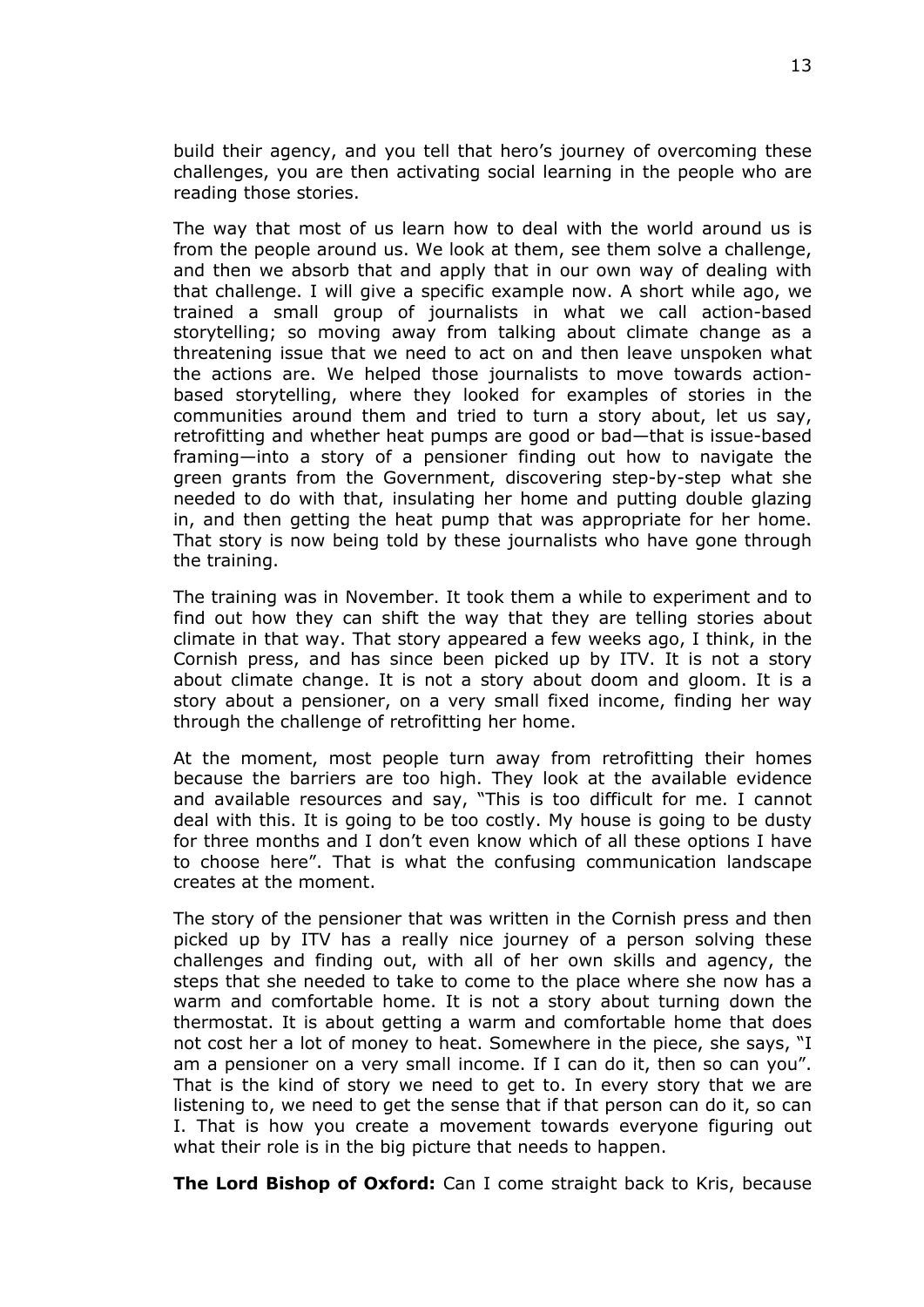Des's question was similar to mine? Kris, what you said at the beginning about confusion and fragmentation was really important for our work as a committee. You have addressed the question of confusion in that very powerful story you just told. Could you comment briefly on combatting fragmentation, and especially whether there is a role for a more authoritative, simpler voice from government, across the piece, on these issues to try to consolidate what is otherwise a fragmented picture?

*Dr Kris De Meyer:* That is a very interesting question. One thing that is happening within that fragmentation is that people's intuitive, instinctive sense of what meaningful action is in response to climate change is fragmenting. That produces very different sensory, intuitive, instinctive, automatic responses in different people. Some people, as I mentioned, want to overthrow capitalism; some want change within the current system; some want to do nothing at all within that system. Saying "I know the right thing to do on climate change" is okay, if we can then abandon this idea that "my solution" is to the exclusion of other people. We need to get to a sense where we understand that we need to throw the kitchen sink at this. We need to do all these things. We need to be doing all the things we currently can imagine in parallel.

Some of us can get really enthusiastic about some of them: community growing, local food schemes, organic food schemes, international protests or trying to influence international policy. All of us have this niche interest that we can pursue and put our force and mettle behind. If we can then, on top of that, accept that we need to do all these things in parallel, and that we need pluralism in our action approach, that would be the way to start combatting that fragmentation.

That includes the idea that we need all these different types of action stories being told, not just the one about international policy, and not just the one about retrofitting your homes, but also the ones that maybe on the sum of it do not seem to be about reducing carbon emissions that much. Some people want the actions that reduce the most carbon emissions to be the ones that we are all promoting. Other people want things that bring communities together to be the things we are promoting. There needs to be a space. Rather than this fragmentation being a bad thing, it could be a good thing if it came with a sense of pluralism about what was good.

*Matt Bourn:* This is a huge opportunity for the UK Government and the UK Government Communication Service. We are publishing a report tomorrow looking at the pandemic effect on ad spend. The industry is actually bigger than we forecast it would be before the pandemic. More money is being spent, particularly on online advertising. One key learning is that government became the UK's number one advertiser, pretty much within weeks, and so spend increased by 97%. Why was that? Because we needed a very clear set of messages on a public health issue that affected everyone.

The opportunity here is to ask what clear set of messages we need on a global crisis that affects everyone and that we need to show leadership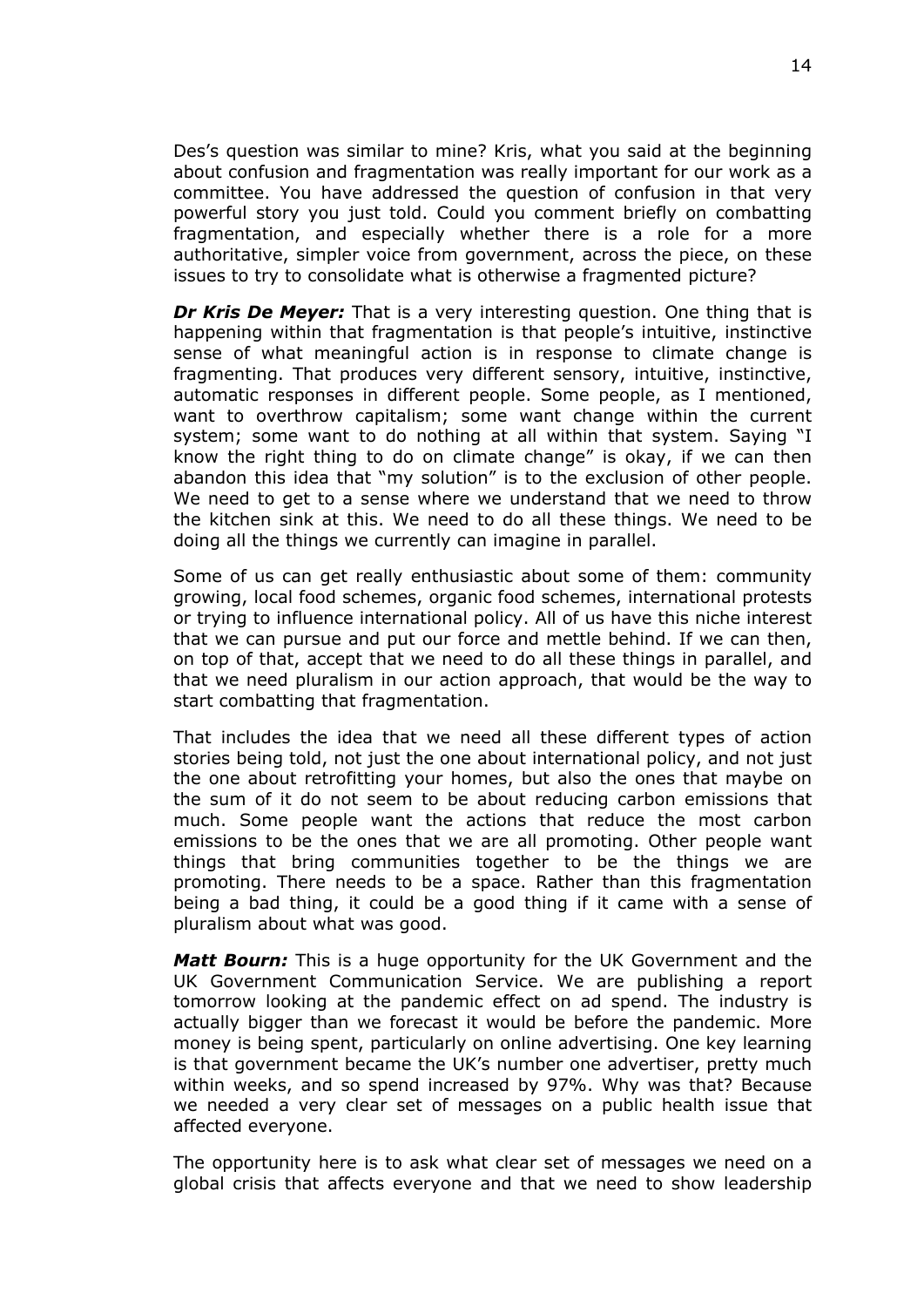on. When the Covid campaign was run, you saw all the big brands in the industry aligning with that and all the big commercial media owners aligning with that—on ITV, Ant and Dec talked about taking time to wash your hands, and we saw Boots and Procter & Gamble running on their brands. There is an opportunity here for government to set out very clearly what good, aspirational net-zero behaviours look like. That is a leadership opportunity.

**Baroness Boycott:** This is rather directed at you, Matt. You said a lot of times that people are all trying to do their best, but I chair something called Veg Power, and we have done free commercials that have been put on ITV, Sky and everything. Over the time of it, all three channels have drifted the adverts to the back end of the day. I have also been very alarmed by the fightback against the Government's ban on advertising foods high in FSS before 9 pm. ITV and Sky went so far as to say to the Government that, because they gave us a few free ads for vegetables, they should therefore not have a government ban on selling this kind of food to kids. In fact, there was a huge kickback from a lot of Tory Lords in this place against the Government's own amendment, coming up with facts like, "It only makes a difference of one calorie a week", which is total bunk.

You get into an interesting situation, where the advertisers want to say, "It doesn't really work, because it is all about the personal choice. We don't think people are stupid and they make their choice". I have felt rather dismal about the industry wanting to do its best. From our reckoning at Feeding Britain, the Food Foundation, and Veg Power, only 3% of food advertising is for healthy food, except for the very short duration around COP, when Sainsbury's did some fabulous ads about eating vegetables. Nobody else has done is.

Are you saying that the industry on its own is going to step into this space, even though it has fought like mad against a very clever, sensible government regulation?

*Matt Bourn:* I am sorry to hear your experience.

**Baroness Boycott:** It is not just my experience. It is about all the children of the UK who have experienced ads for fast food at 5 pm while they are watching telly. The industry fought like crazy. I had hundreds of lobbying letters: "We can't afford it", "The price of broadcasting will suffer", "Our ads don't really work", "You should understand that consumers are very clever". It is kind of shocking.

*Matt Bourn:* I guess that the HFSS conversation is almost a different—

**Baroness Boycott:** No, it is about wanting to make money; it is about capitalism and money being opposed to good health and zero carbon. That is the tension that seems to me to be very difficult for people to resolve. I am sympathetic—broadcasters need money too.

*Matt Bourn:* It is commercial revenue to fund journalists who will be asked to report climate stories that show behaviour change, so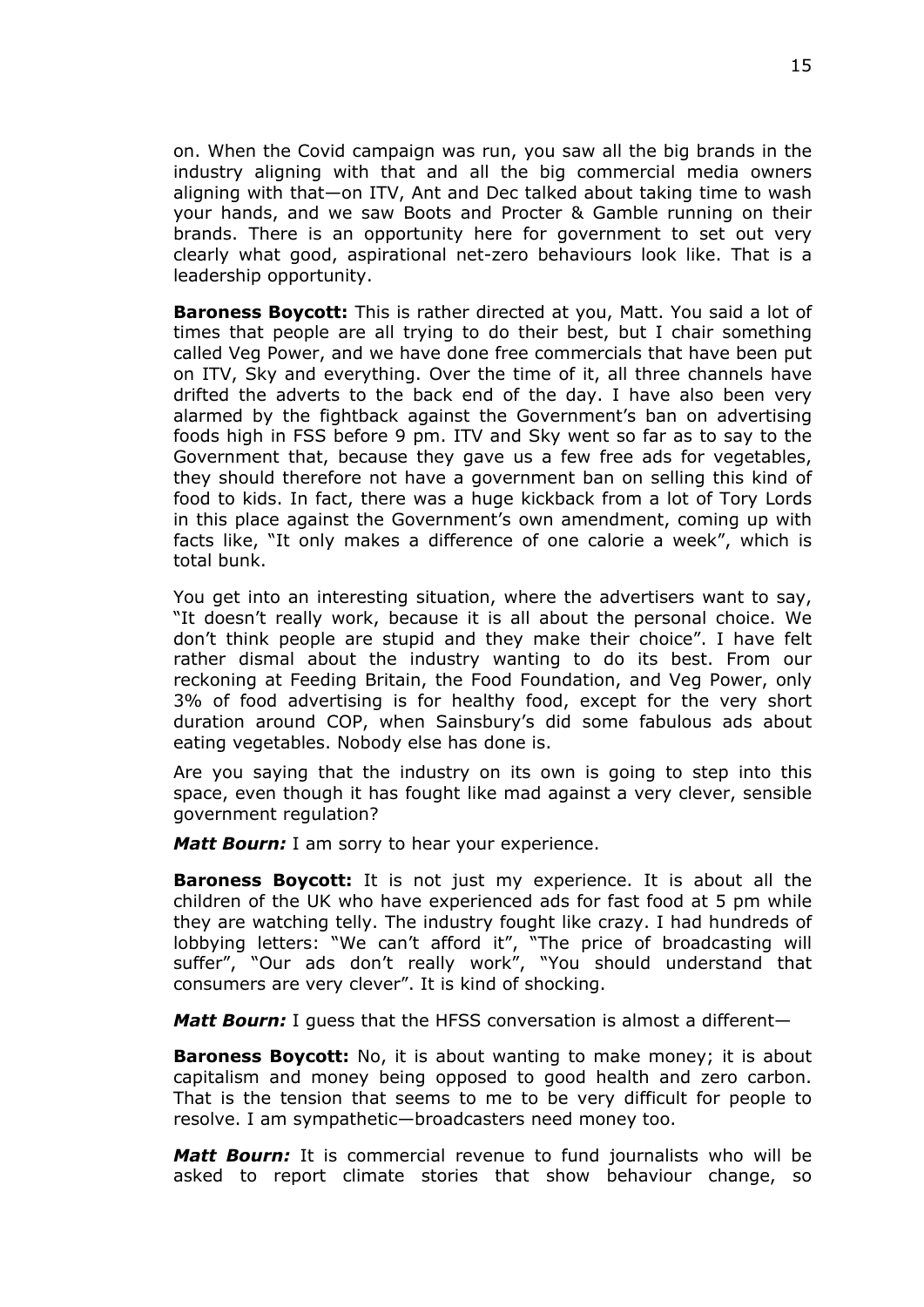commercial revenue loops back round. I am a great believer in the fourth estate, the importance of a really strong commercial media sector, and evidence-based solutions. The conversation that is happening around HFSS is scrutinising all the evidence that there is on the positive and negative impacts of a proposed ban.

**Baroness Boycott:** The Government did masses of work on this and said that a ban was what was necessary. That was not the campaigners. That was the Government and No. 10, and it was fought against.

**Baroness Northover:** Sorry, but that was exactly what I wanted to focus on too. When I saw your submission originally, it seemed to me that it was, I am afraid, extremely superficial. You are saying that you could be a major player in this and you are also saying that the Government should take a lead. Here is a case in point: obesity. The Government were seeking to take a lead , and the lobbying from the industry—which I am sure you are familiar with—was to push it in the other direction. As Baroness Boycott has said, the emphasis was that the adverts did not make any difference and so on and so forth. That rather belies the fact that this is a £32 billion business, where £2 million by Sky seems like peanuts.

It seemed to me, from the submission you put in in the first place, that you were not fundamentally engaging with this at all. The examples you have given are very limited. You might say that the Government have to lead, but it is being lobbied all the time by your members. How do we take that forward? Does this come back to what we are doing in this inquiry—seeking to try to promote behaviour change—so that it drives your industry?

You seem to be saying that you can play a leading role. Take this example—and I would assume that you know all about it, because it was a major piece of health legislation where the advertising industry played a key role in lobbying, so I do not think that you would not know about it. How do you address that, in terms of what you have been saying to us about how you are trying to lead in this area and how you are encouraging government to take a leadership role, when your activities in this example actually counter that particular perception?

*Matt Bourn:* There are a few different points there. I am aware of the ongoing conversations about the HFSS consultation. I am not directly involved in them as a director of communications, but I am aware of them. From the industry's point of view, the evidence still needs to be scrutinised and looked at. You reference data which challenges the number of calories that an ad ban will bring about. Also, there is the point of view about behaviour change and helping people in particular postcodes access food that is of better quality and encouraging better lifestyle and exercise. There are tremendous examples, such as The Daily Mile by ITV, of really good ways that commercial media, supported by advertising, can encourage that kind of lifestyle and behaviour change. That is where I would go to on the HFSS debate at the moment, but I am happy to answer more.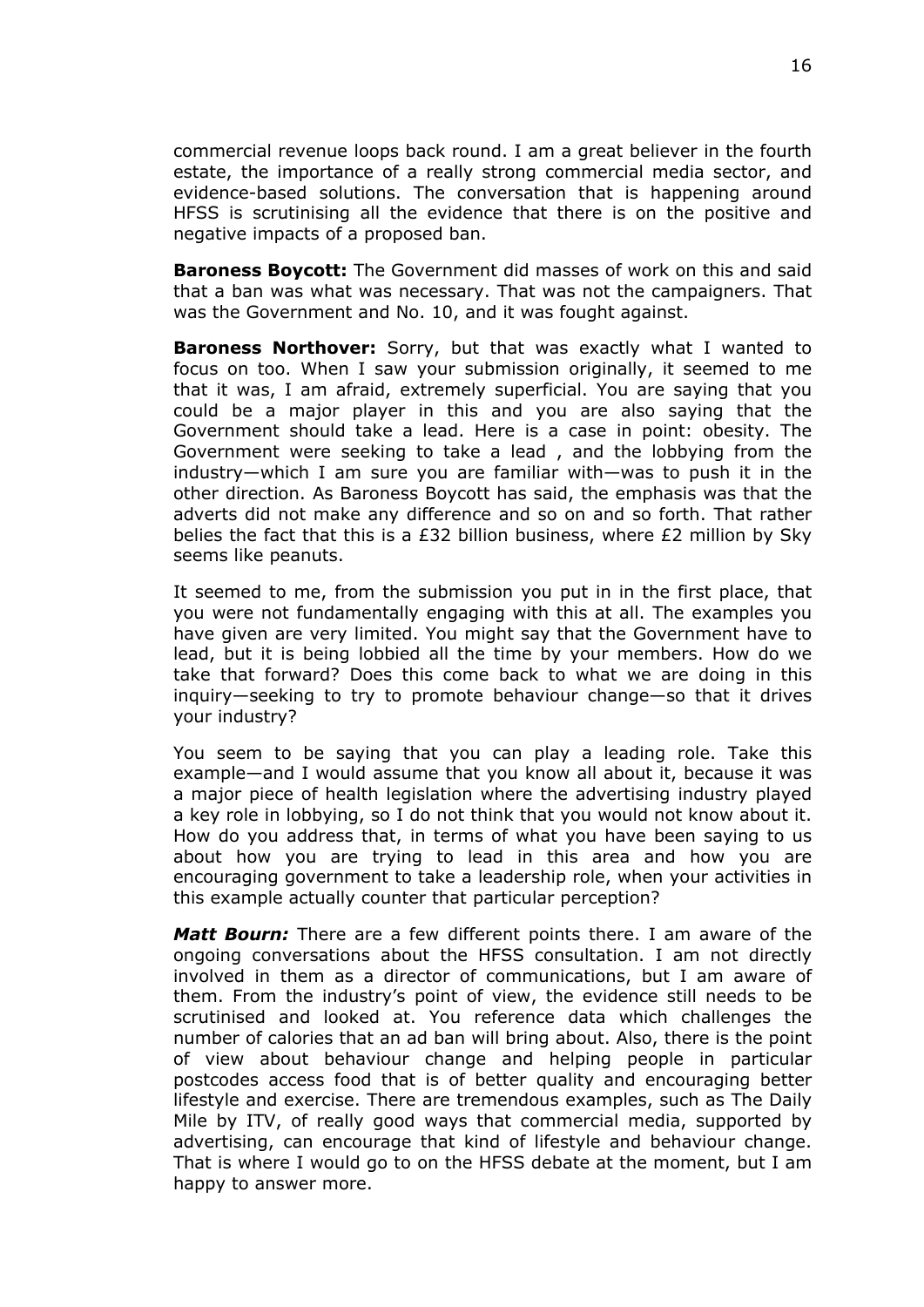I am sorry that you feel the submission is superficial; for me, it is not superficial at all. If we are going to, essentially, save the planet, and create a world where my children can live comfortably and enjoyably, we need to see change in every single part of our economy. The only way you are going to accelerate that change, once there is government regulation, as I think is needed in those parts, is to use the power of advertising to promote it, to encourage behaviour change, to stimulate the competition and to push innovation.

The role of advertising is to support this change, but advertising cannot make the change happen. It needs the industries to be pushed to change, and there is a really strong role for government in that. It also absolutely needs government leadership from an advertising perspective on, "What do I, as a consumer and as a member of the UK public, have to do to help get this country to net zero?"

**Baroness Northover:** Why have you fought back against a very clear piece of government regulation?

*Matt Bourn:* Are you talking about the HFSS piece?

### **Baroness Northover:** Yes.

*Matt Bourn:* Because within the industry there is a view that the evidence that that decision was based on is evidence that should be challenged.

**Baroness Northover:** You are permitting fragmentation.

*Matt Bourn:* No, we are not necessarily permitting fragmentation but asking for the opportunity, for example, for a way of seeing whether that intervention is effective. That is what I believe is being asking for. We disagree with the evidence and have problems with it. We do not think this will work in a way that you think it will work. We would like the opportunity at least to have some kind of test on that.

**The Chair:** We hear what you are saying. Dr De Meyer wants to come in on this.

*Dr Kris De Meyer:* I find it so interesting. The disagreement about what evidence is valid is exactly a sign of the confusion and fragmentation that we are talking about. From our perspective, and to go back to the systemic view of where things are going wrong within that landscape, the low-hanging fruit for behaviour change sits with expert and professional communities.

We have not worked with the advertising industry before, but we work with many other business sectors and are running into the same problems in each of them. In each of these sectors there are businesses at the forefront of wanting to change, which then ask for regulation from the Government and say that the Government should lead on this. It like an abdication of responsibility to the Government to take the first step there. The regulation that they are asking for is to create a level playing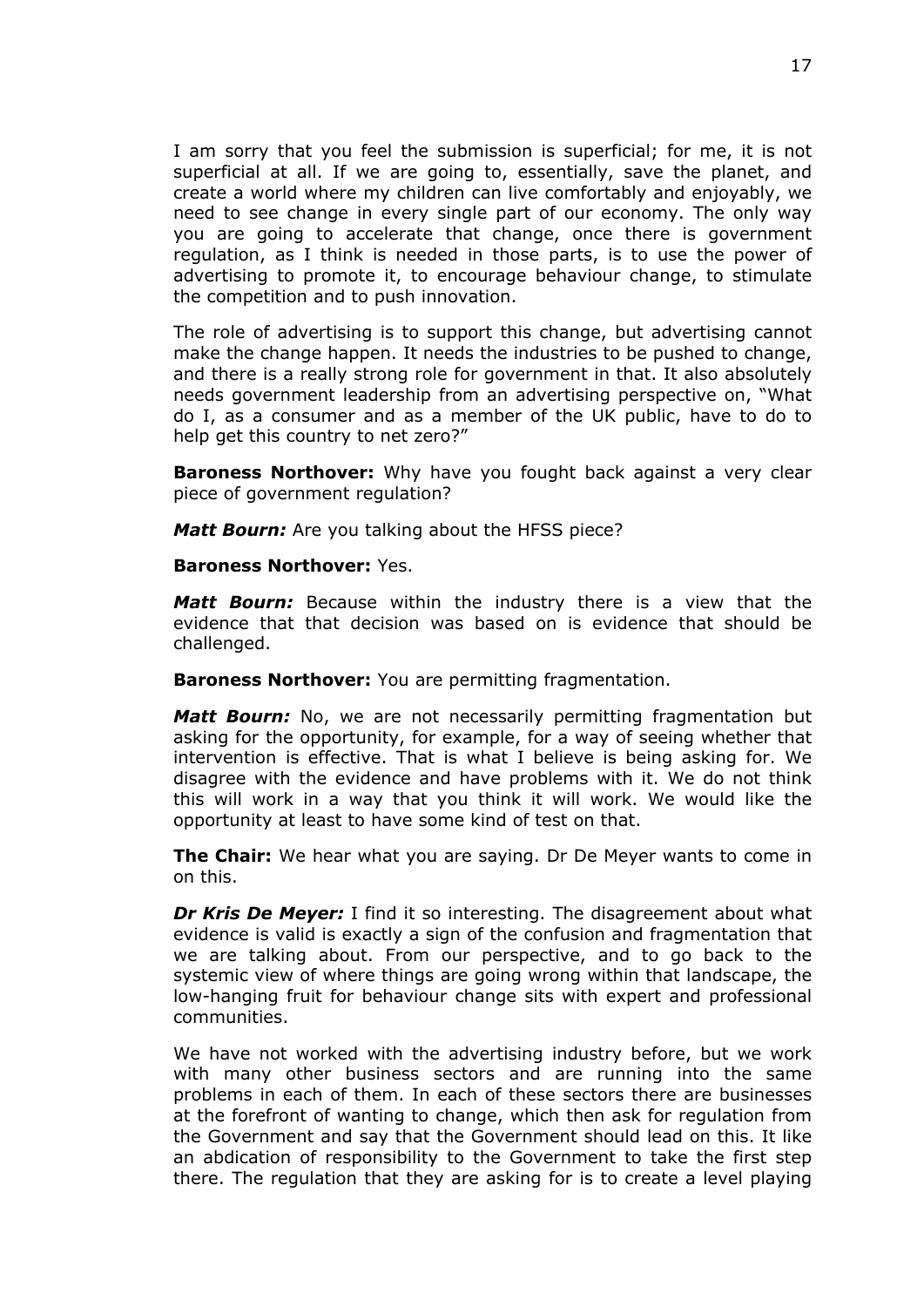field, such that they can start doing the good things against the bad apples that are not doing the good things at the moment.

How that is then received by people who work in government and the Civil Service is that they say, "Whenever we have tried to legislate, we have all that barrage coming over us". That is because within any sector there are many different opinions. Again, there is that fragmentation, and you might have some front leaders who really want to affect change, but then you will also have lots of others who will fight against change that comes their way.

The solution to this would be for those businesses that really do want to change, and which are perhaps assembled in these business bodies, to work together with government in helping it understand what changes are needed. If businesses are only asking the Government to regulate but not helping them to understand what kind of regulation would move the needle on the laggards within that sector, then we are going to keep on running into the problems that we are seeing here.

Q127 **Baroness Boycott:** The second question is more about how we tell the stories. What makes for effective communication on climate change, and can you give us some examples? How and when is it best to communicate? What are the most effective messages, and who are trusted sources?

I was a newspaper editor for many years and one thing I found very tricky was fatigue on a subject. If you had a war correspondent in the field and then brought that person home because you found that the story had slid off the front page and was now on page 5, and you realised that its interest had diminished to the reader, it was as though you had said that the war was over.

I have noticed this a lot with climate change—that people get up a head of steam about something and then the story dribbles backwards. It is the same across all media, and people would be hard-pressed at the moment to even know that we are leaders of COP right now; the story is nowhere and people are frightened of this and that. It is really about how you can harness—and Kris said the same thing—the use of story to make your point. I am always interested as to why *"*EastEnders*"* cannot start thinking about flooding or something, and you have talked before about how we build it into the everyday narrative.

*Dr Kris De Meyer:* It is true that any particular issue will have the loss of interest that you have described. When we are talking about what would be effective in maintaining a relentless stream of stories about things that we are doing and how we are attacking climate change, it is precisely about those stories of doing and those stories of action. They are not just about climate but about all of these other things in life, where people make decisions, do something and have an interest.

For instance, if climate change were food, our level of sophistication to talk about it at the moment would be, "If you do not eat, you will die, and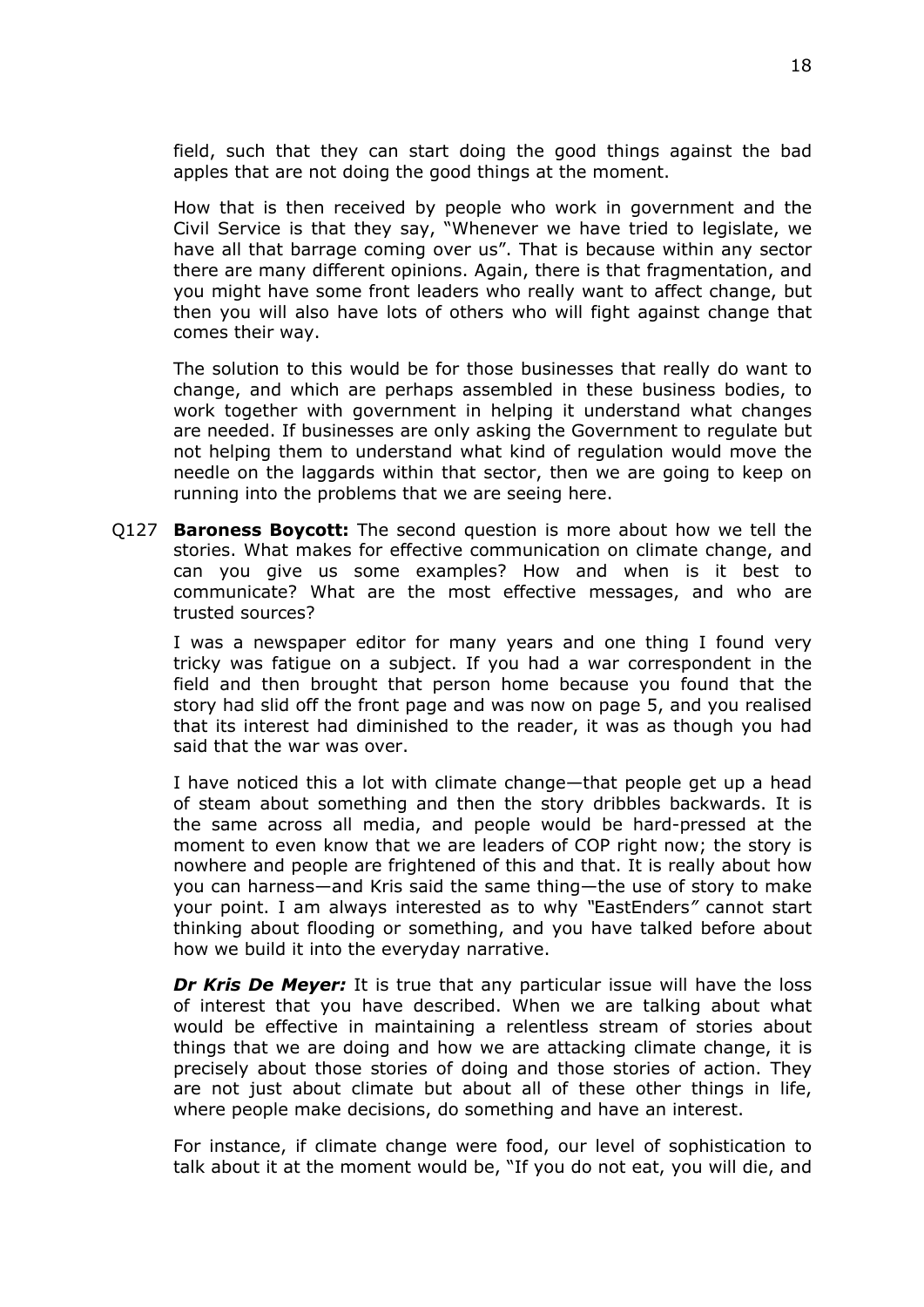therefore you must urgently eat". That is our level of sophistication of how most of the messaging about climate is happening at the moment. We do not talk about food like that. We have cooking classes, we write cookbooks, and we have an entire stable of celebrities who become the people who teach other people how to cook and who tell the stories of the "how".

We can replicate this for anything to do with the changes that need to happen to take us to a sustainable lifestyle in 10 or 20 years' time. Fast forward to 2030 or 2040 and think about how the world would be different: what would we be doing differently from today, from the way that we are doing investment, to marketing, or the way that television or journalism works? All of the changes that you can imagine in that world in 2030 are stories that you can tell about how we get there—about how we start that journey and make those moves.

### **Baroness Boycott:** So how do we do it?

*Dr Kris De Meyer:* By finding the front runners who are already figuring out the changes that they need to make in their lives. I gave the example of the pensioner in Cornwall who had been able to retrofit her home, and the journalists who shifted away from telling threatening stories about climate change to now telling action stories about climate change, and the businesses that are making shifts.

We ran a workshop only two weeks ago with a big engineering company. We asked it for examples of where it had already been able to make a difference for its clients on climate change. We had 17 people come up with 17 wonderful stories of how they had overcome struggles, managed to shift the client and do something meaningful on climate. We are currently not seeing these stories anywhere in the media.

**Baroness Boycott:** Are they stories that you think should be promoted by celebrities? How are they going to keep people's attention?

*Dr Kris De Meyer:* To some degree, they will become just part of the fabric of how the media reports. To some degree, celebrities and influencers can tell their own stories that amplify those of other people who are doing it. Again, it is the kitchen sink argument: all of the things you can imagine we need to do, we can be doing, and we should be doing.

#### **Baroness Boycott:** So who kicks it off?

*Dr Kris De Meyer:* Again, it is the systems approach. The Climate Action Unit is operating in a lot of these different corners, because these things need to move together. We give some training to journalists to be able to shift to that storytelling frame. We give training to people working in businesses in order to know how to start looking for their own agency and their own ability to shift what they are doing in their business. We even ran a programme with Parliament, looking at the roles of parliamentarians and Peers in the shift that needs to happen in society.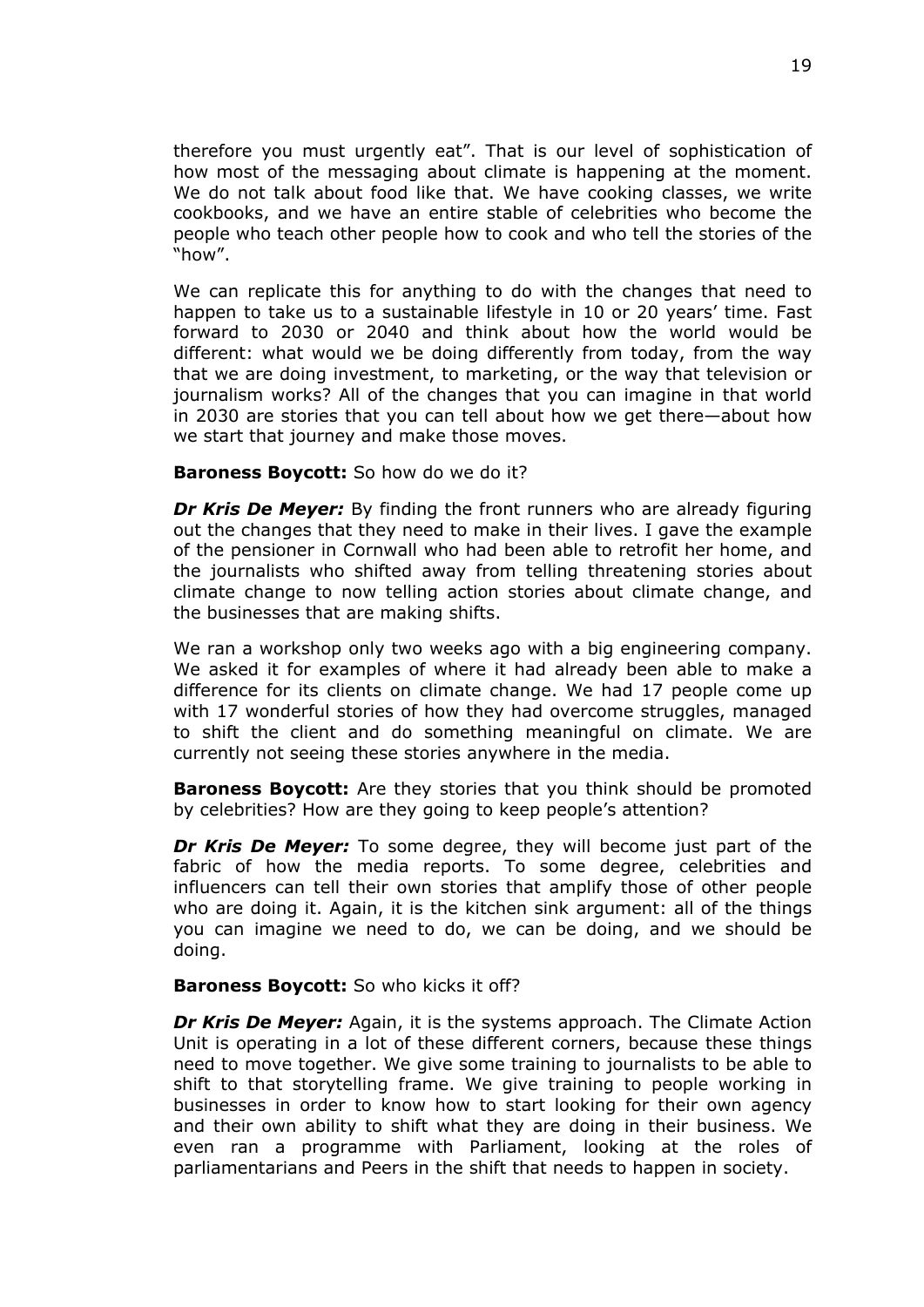In all of these different corners of society you can try to affect that change, and then you can tell the stories about the change that we are discovering how to do.

**Steve Smith:** First of all, I completely agree with Dr De Meyer. That is important. On action stories, I produced a documentary called "The People versus Climate Change"*,* which followed people going through the UK citizens' assembly on climate change. It was really fascinating to see how good climate education made people who previously did not know very much about climate feel that they had agency in their own lives. Everyone who went through that process came out the other side feeling that they could do something about climate change. They did not feel impotent about it.

Peer-to-peer learning is a really effective way of messaging. People like Sue and Mark in our film, who were very normal people, have become very effective at passing that message on to people who are like them. That was an example of action stories—seeing someone like Sue realise that a second-hand electric vehicle was for her affordable and very easy. She says this brilliant thing that using an electric vehicle is just like using a mobile phone, except it takes you places—you just plug it in. That simplicity of message is really good.

Some of the audience research, particularly by the BBC, shows that hardhitting approaches tend to be most popular with those who are already passionate about the topic and want to shock others into action, but that most people seem to want to know what they and government can do, and what big businesses are doing.

There are six key messages that we need to bear in mind, which have come from research that On Road Media has done. First of all, it is really important that we make it doable and show that change is possible, and we do not always do that. We also have to get into the habit of normalising action and not inaction in the way that we show things on screen. We need to focus on the big things that make the most difference. For example, the UK tends to be very obsessed with recycling, thinking that that is the biggest thing that it can do to solve climate change. While responsible recycling is important, in the scheme of things, it is a very small percentage of our greenhouse gas emissions. We need to focus on the bigger things such as transport use and food.

How can we, in content, connect the planet's health with our own health? That is a really important thing to do, as is evoking responsibility to the young and the future. We know that that it is quite effective, perhaps having messaging whereby older generations think about the responsibility for their grandchildren, for example. Also, how can we keep it down to earth? Straightforward messaging is really important.

We have to root everything in science and make sure that we form a trust with the audiences as well. Exaggerating is not necessarily helpful. We have to make sure that broadcasters are trusted sources; that is particularly important given the worry around greenwashing and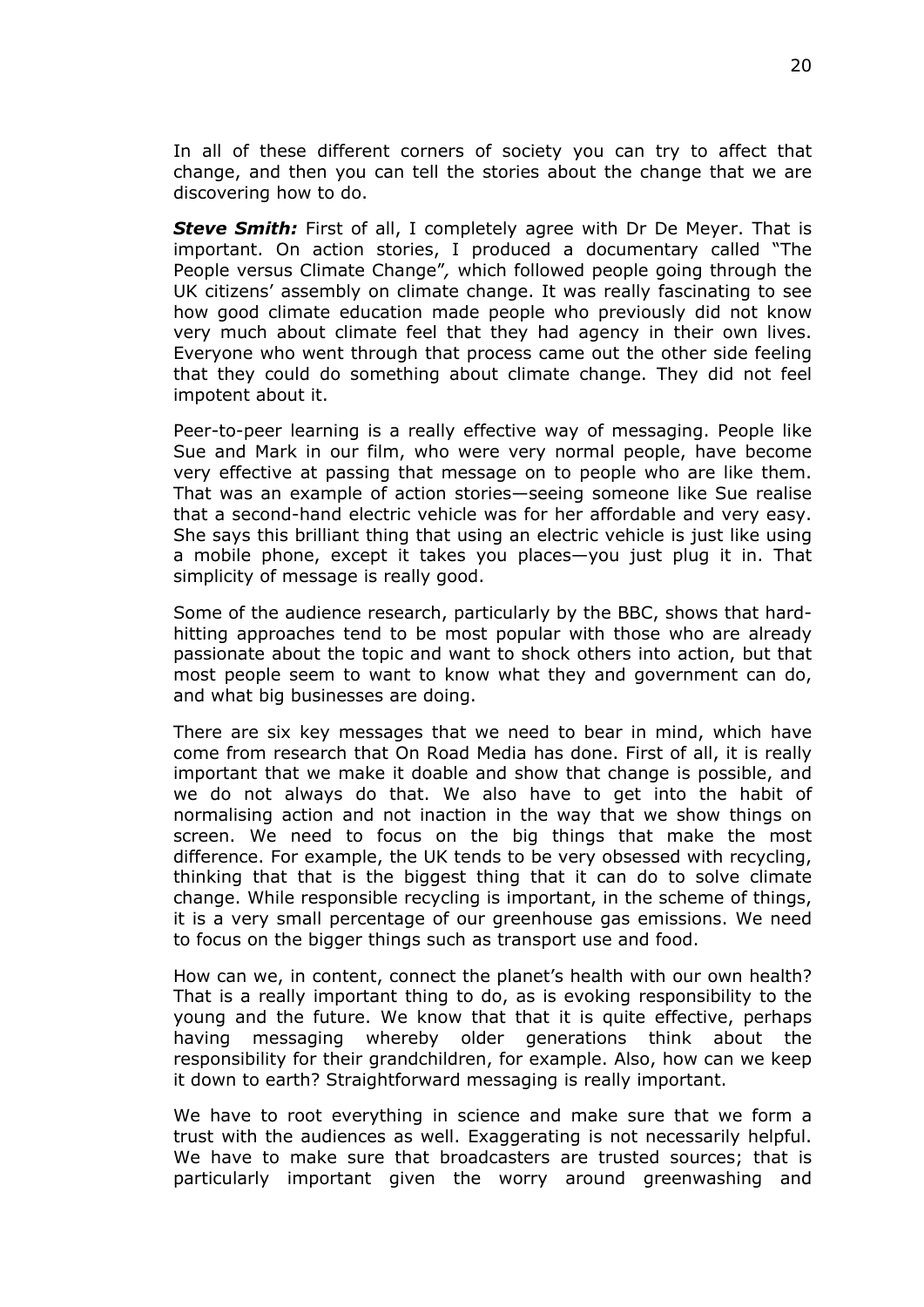disinformation. Again, the BBC particularly, and most broadcasters, would say that trying to meet audiences where they are is important.

I agree with you that flooding would be a brilliant thing for soaps. Soaps love disasters. If I ran "Coronation Street", I would flood Coronation Street, because it would give you no end of storylines and would be something that people who have experienced flooding, particularly in the north of England, would really relate to. It would be a very strong storyline. These things are slowly coming, but there is also a bit of a nervousness among producers that they can go that far. We have to reassure people that audiences are keen to have this kind of content as well.

**Baroness Boycott:** Why do you use the words "go that far"? What does that mean?

*Steve Smith:* We have a lot of catching up to do in our industry. Following COP, the broadcast industry had an initiative called the Climate Content Pledge, which is a commitment to tell these stories in our content. But we have not really done very much of that. It was only in 2018 when we were still treating climate change as an impartial debate, with climate sceptics given equal airtime. It is taking our industry quite a lot of time to adjust to that change. It is happening, and it is why the training in our industry is so important, but there is still perhaps a bit of nervousness around commissioning decisions about what would be offputting for audiences. That requires time, but unfortunately we are running out of time. We need to get on with it, do we not?

Q128 **Baroness Northover:** We have gone around this to some considerable degree in earlier questions, and we will also come on to it later. The question is about the role that Governments play regarding coverage of climate change and environmental issues across media types and in advertising, and how the UK Government are currently doing. Given that we have explored this to some considerable degree, what else might you wish to add at this point?

*Steve Smith:* It is really important that broadcasters cannot do this on their own. I worry that there is a sense that government might be leaving behaviour change to industry, but we need really clear policy frameworks and timelines coming out of government.

The connections with Covid are really important. Climate change is a crisis. We have eight years left to halve our emissions in order to avoid going over 1.5 degrees. If we agree with the IPCC report, we have to get on with this really quickly—and I am assuming that the UK Government agree with the IPCC report, because they signed off on it.

We need a very urgent, clear framework for broadcasters to respond to. Broadcasting and content work much better if audiences can see that there is a clear policy that supports what they are saying. Broadcasters have a significant role to play, but editorial choices need to be independent and separate from government as well.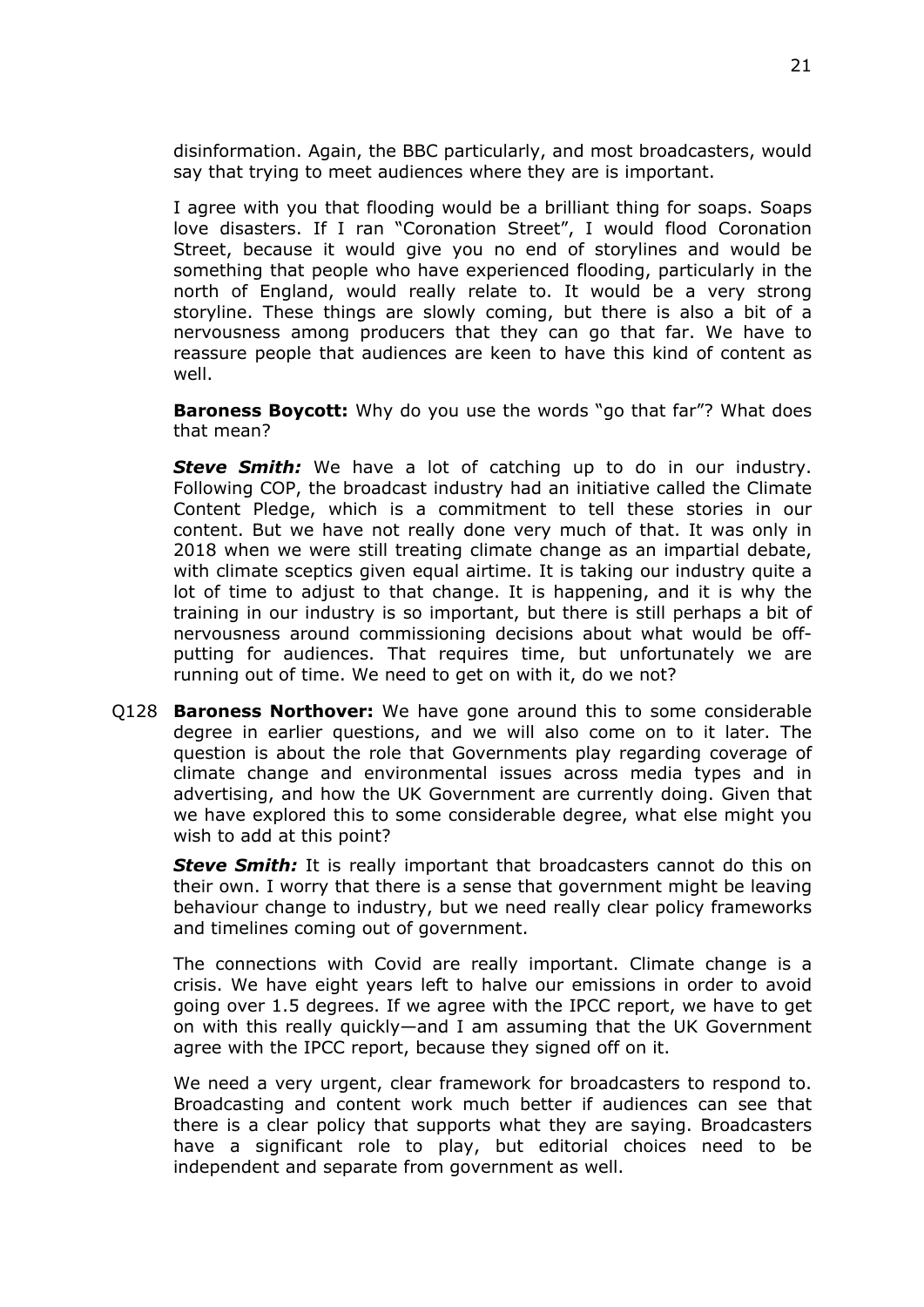It is really interesting. If you think about past BBC programming—such as Helen Archer's domestic abuse storyline or evidence of the impacts of plastics in "Blue Planet II"—it helped inform the national conversation, but this was in the context of legislative change, either beforehand, in the case of the coercive control legislation, or after, in the case of single-use plastics. I do not think that the media can work in a vacuum and I do not think we are getting this clear messaging from government.

I saw the evidence that came from the Government Communication Service. If this is the biggest crisis we are facing, Together For Our Planet and #OneStepGreener seem to be quite small communications initiatives, really, on something as serious as climate change.

*Dr Kris De Meyer:* There is the messaging towards the media and advertising industries, which Steve covered. Of course, clarity of messaging and policy is important there, but this comes back to the conversation we had before. If you do not help the Government understand what that regulation should be, they, by themselves, are not in the best position to work it out alone. You need to give the guidance for you to be guided in return.

When it comes to the Government's own role of communicating about this to professional sectors, and also to the public, it is again about telling stories of what you are doing. The best way to get the urgency of a crisis across is by explaining the things that you are doing to solve the crisis, not by hammering on that we have only eight years left to halve emissions. The stories of what you are doing to address the problem are the ones that signal the scale of the importance that you, as a Government, are giving to that crisis.

There are two datapoints. From polling data during Covid, we know that people's perceptions of how threatening the COVID situation was, were mostly informed by the actions of government. What government is doing at any moment in time influences people's risk perception the most. I think it was Ipsos MORI data and I could find a link, if you are interested in that.

The second one is anecdotal. "The News Quiz" occasionally gets a comedian on to talk about climate change. Two years ago, one of them came on—it was after the publication of an IPCC report—and said, "Biggest crisis in the world. I thought, if it's that big a crisis, I need to be able to find out what the Government are doing about this. So I went to the GOV.UK website and I started to look for what the Government are doing about climate change, and I couldn't find anything". That is an example of how that kind of messaging is absent at the moment.

This cannot be resolved by publishing a 10-point plan; that is not a solution to it. When Britain was trying to win the war, it did not publish a 10-point plan of how it was going to beat the Germans. It was publicising, day by day, the actions that it was taking to win a particular battle. Again, it is the stories of the doing that are so important here and the struggles that you are overcoming.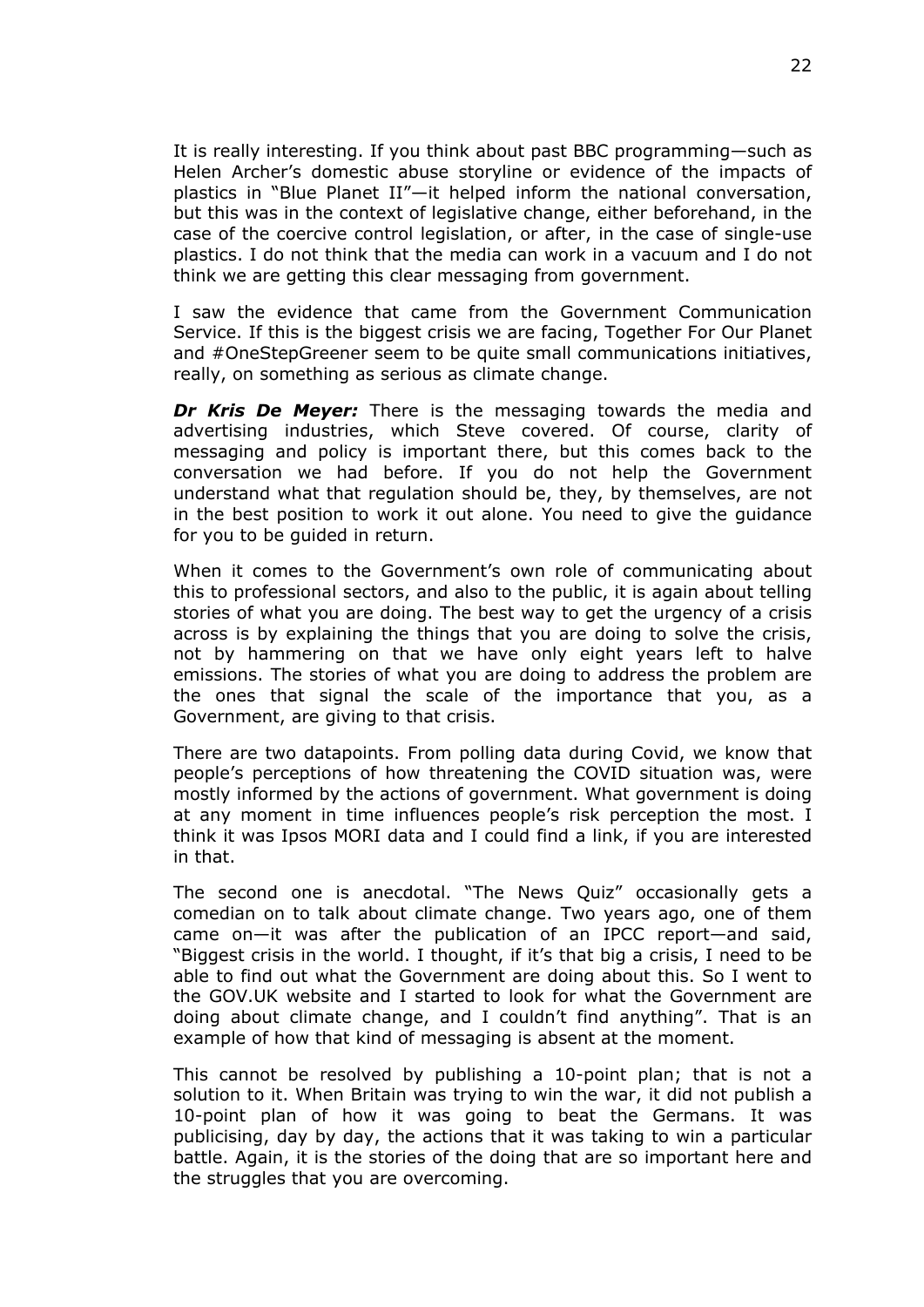The Government should use the same recipe, though for different reasons. Here, it would not be so much to build agency in the public but to help the public understand that there is a really big crisis and that the Government are playing their part in it and expecting other people to do their part.

*Matt Bourn:* Great answers—I completely agree. I would encourage us to look really closely at the learnings from the Covid campaign, which was the best live example of, essentially, mass behaviour change, rapidly, in a crisis. We also need to look at the way that the industry and brands responded and supported that. They saw the leadership that was coming from government, and they reinforced it through their own advertising. If we were at a point where we had a set of similarly clear messages, you would see those reinforced by big brands through the advertising that they carry. I look at ads every day and I have not seen what I would describe as a clear set of net-zero messages yet.

**Lord Lilley:** I really wanted to come in on the previous question but I will tailor it to this. First of all, I will just put on record that I find very chilling the idea that big business, big broadcasters, big advertisers, the Government, academia and journalists are all uniting to sell a single story. It is the road to serfdom to me, but you are doing it. The question is how effective it is going to be. We were told by the Climate Change Committee that 60% of necessary change would require behaviour change, but 51% percent of that is where the Government are requiring things like electric cars, and so would change behaviour. You have to buy an electric car when you cannot buy another one, and you have to heat your house with a heat pump when you cannot do it with gas. That left about 8% or 9% percent where it is going to be voluntary behaviour change. What I want to know from you is whether you think that this sort of comprehensive messaging will achieve an 8% percent reduction in emissions or not.

*Matt Bourn:* All the consumer research is pointing towards people wanting to do the right thing and wanting to buy the right things. Certainly, there is research from dentsu in our submission that savs that. by 2030, people do not envisage buying something that is obviously bad for the planet and will make conscious decisions. We are seeing a continual rising of that kind of self-responsibility in what people will look to do and buy and the decisions that they make around travel. I hope that that 8% to 9% is there in that consumer desire, particularly from younger generations that are coming through.

*Dr Kris De Meyer:* My answer is slightly different, in the sense that most of our behaviour does not come out of strong, conscious attitudes that we have. Most of our behaviour comes from our interaction with the environment; it is automatic, mindless, instinctive and intuitive. That kind of behaviour change sits in the part that currently is labelled voluntary, where we are expecting people to change their behaviour. That is really difficult. If you want to reduce your plastic use or buy organic or travel less to your workplace, the physical environment might be constraining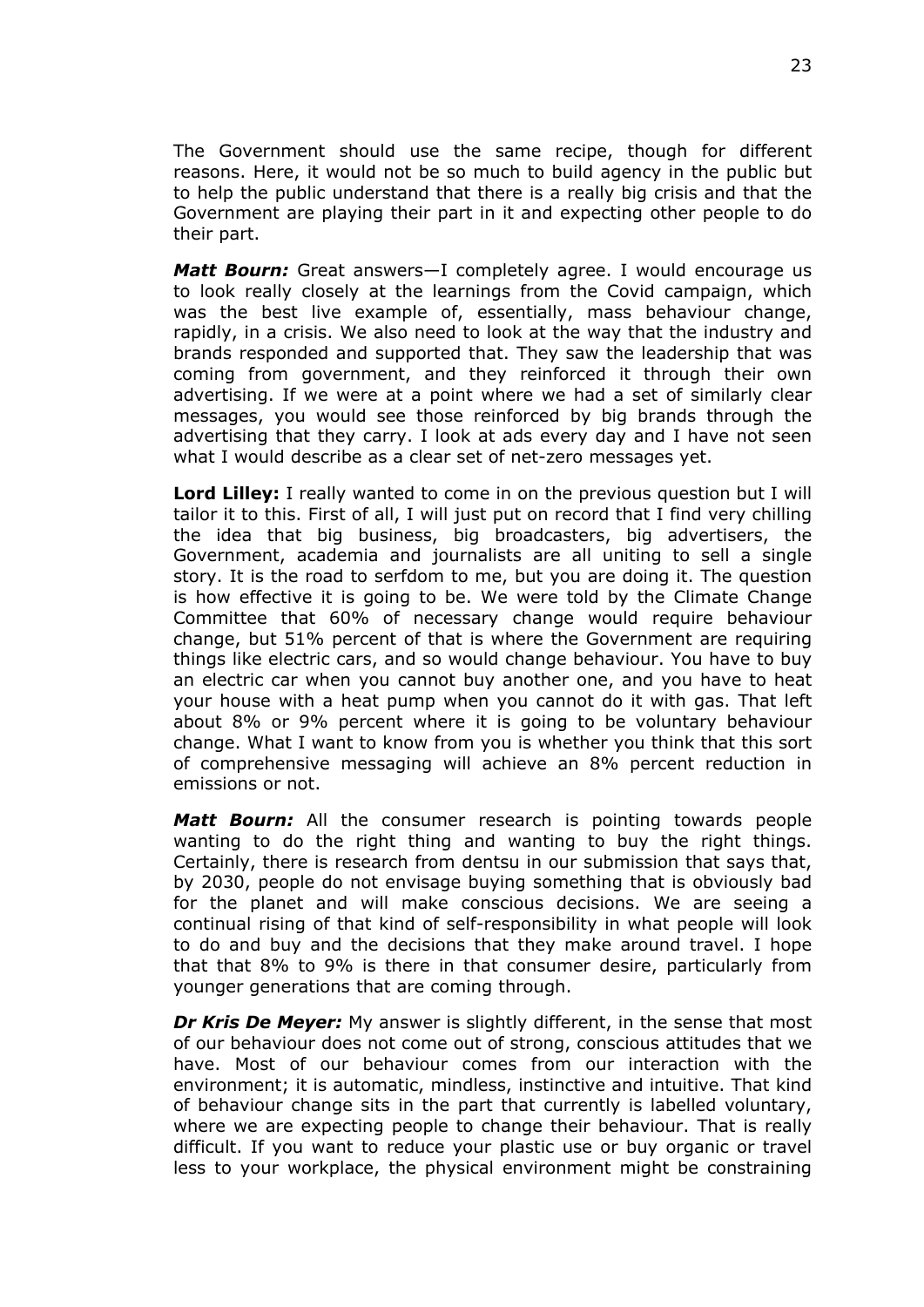you from making any of those changes, and consciously going against that would be really difficult.

You asked in one of your questions what is needed. What is needed in addition to messaging, campaigning and stories of action is a restructuring of the physical world around us, whereby the default behaviour is not the bad behaviour any more, like it now so often is, and the easy behaviour becomes the right behaviour for the environment and the planet. That will need some regulation of industry sectors, which need to work together with the public. From my perspective, Lord Lilley, the public and citizens are a part of that conversation. It is not only academia, business, media and Governments; citizens are a part of that.

Within the entire ecosystem of people having a stake in that conversation, we need to be able to decide the changes that we cannot make individually. If I want to go plastic-free, I then need to spend a lot of time traveling to the shops that allow me to be plastic-free. If I want to have the convenience of walking into my supermarket and buying my stuff, I need my supermarket to change the way that it presents things to me. Certain types of behaviour change need to come from a change in the environment, not a change that is inside me.

In answer to your question of whether it is going to be effective, it will not be if it sits on its own or if we are relying only on comms. We need all of these other pieces to be put in place as well.

**Lord Lilley:** Can I just make the question more specific? The Government are going to decarbonise electricity. They are going to make all transport and heating electric, so voluntary issues do not apply to that. What they do apply to is, first, food, and issues of animal emissions and methane, and fertilisers; secondly, air travel; and, thirdly, waste and the overconsumption of goods produced from fossil fuels. Can you reduce those things enough to save 8% or 9% of our emissions? Are people going to stop travelling by airplane because they see a soap character stopping travelling by airplane?

**The Chair:** Before you add to your already fairly full answers, gentlemen, can we invite Steve in, if he wants to say something first?

**Steve Smith:** I was just going to have another thought about this, though whether it is enough to save 9%, I do not know. We have to remember that the public are not just consumers or viewers; they are also employees. One of the things that I have noticed is a huge shift for companies wanting to get to net zero—an enormous change. In the broadcast industry, it is not just what we see on screen but how we make our content. Of course, that influences people thinking about things in their home life. Things that they think about to change their behaviour in the workplace go back into their home life.

Increasingly, industries and organisations are having very strict travel policies—discouraging flying, for example, when trains are available. Businesses are thinking of new ways of eating. Certainly in our industry,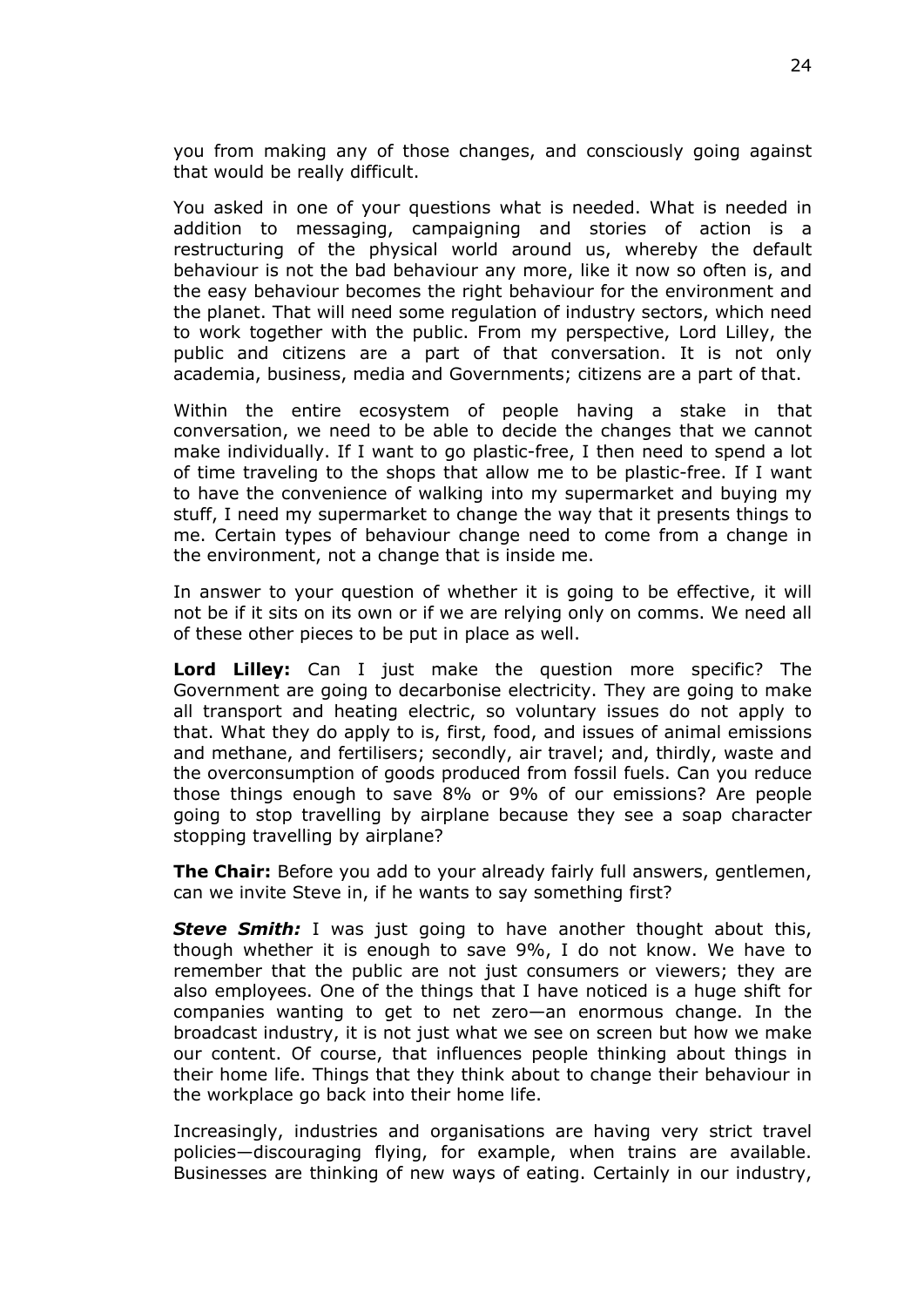the idea of having more vegetarian catering on location is influencing people and how they think about things.

When it comes to aviation, I do not think that we can just leave that to behaviour changes. We are going to need something like a frequent flyer tax. We need to remember that 70% of flights are taken by 15% of people, so it is not the average person going on their holiday that is the problem.

*Dr Kris De Meyer:* Again, it is the kitchen sink argument. We will need a lot of different changes to make that possible. We will need some behaviour change through messaging, where people realise that they do not need to take 10 flights per year and could do with a bit less; that is one thing. Another thing is that Governments could help to change the choice architecture and make train travel easier and cheaper than flying. In the UK at the moment, it is still a lot cheaper to fly to Edinburgh than to take the train there, most of the time.

The third thing is that we need innovation in some of these places. Although I am not banking on it, in 10 years' time we might have electric, hydrogen or ammonia planes. Those things will help with the shift that needs to happen. If those technical innovations do not pay off, we will need to work harder on these other levers. The possibility is that they will come off, and then we will need less voluntary behaviour change and can do more through technological and innovation-driven change.

**Lord Whitty:** I have two points. Can you provide the material that Matt referred to on where you are going to get together spending on advertising? Is that confidential information? It is about where the money goes. I absolutely take the point that advertisers are very good at communicating, but who pays them is the key issue, and what for. We need to see the balance of advertising in order to make a conclusion as to what the industry as a whole can produce. That is a technical point; could you let us know what you can provide us with and what you cannot?

The other point goes back to this issue of who is trusted. Peter just said that, when all the big boys are giving you the same message, he gets worried. I think that when all the big boys are giving you the same message, people become increasingly sceptical. Both may be true, but who is the best person or institution, and what is the best mode or media, for getting across messages? There is a built-in scepticism about a lot of advertising, even though people follow the trends, and there is a built-in scepticism about government. One of the reasons that the Covid crisis was well dealt with is that we believed the boffins, at least at the beginning, while we did not necessarily believe the politicians. Who is trusted to convey these seriously big messages to get people to change, quite dramatically, at least over time, what they are doing? And how do we do that?

*Dr Kris De Meyer:* If you were to ask the pollsters that question, they would come up with a list of doctors, engineers and scientists, ranked in order—20 or 30 different professions. That is not the right answer from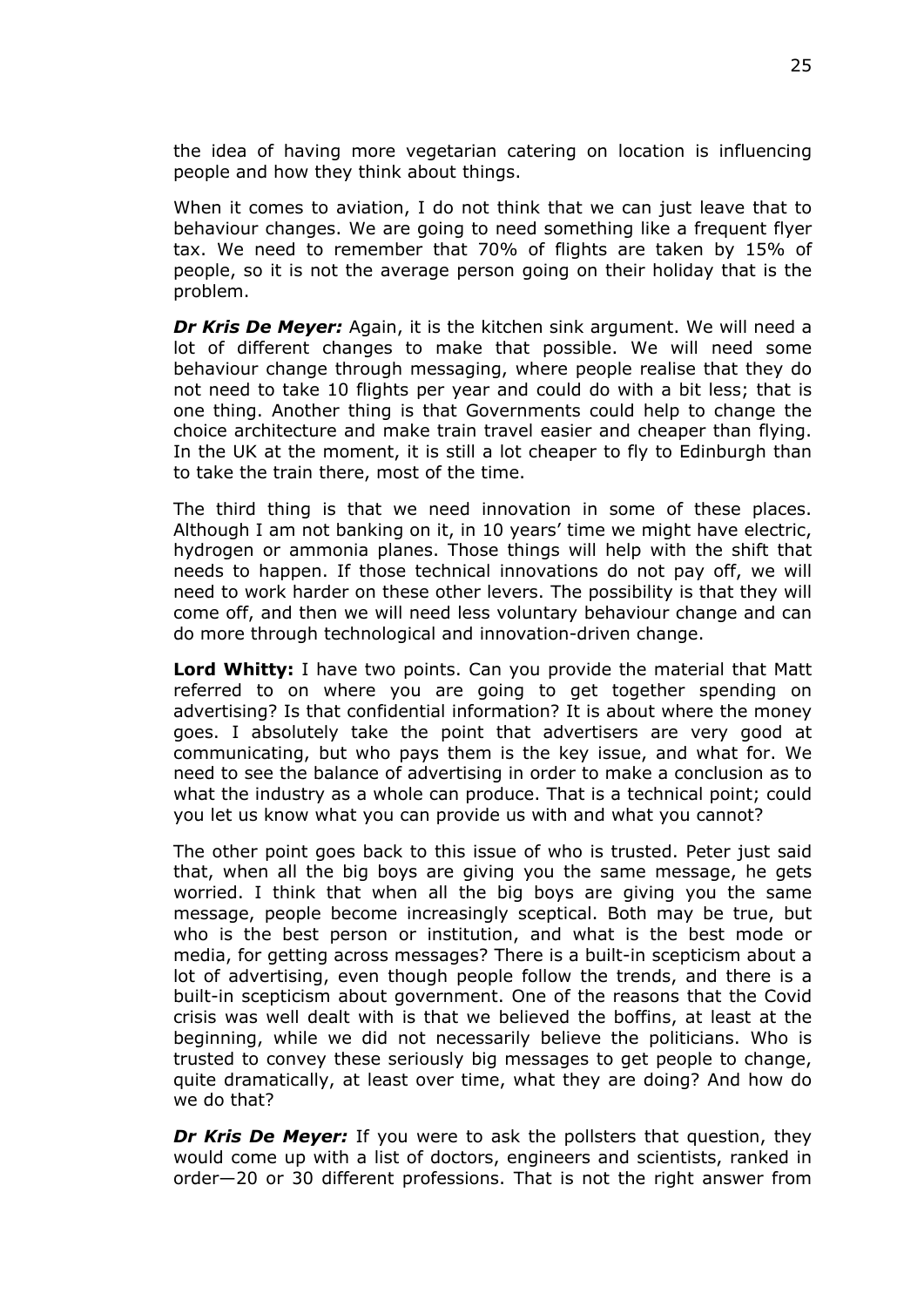our perspective. Psychologically, you believe people who say things that are close to what you already believe. Sometimes that is your friends and family and the people close to you, because they share your values and beliefs. When they then say something, you might pick that up. Sometimes, it is the celebrity who we admire and trust for other reasons. When they say something that chimes with what we believe, that might be something that we pick up and trust.

We may trust people in one domain in life. Let us say we trust a doctor to give us good health advice. If that doctor starts talking about climate change, there is no guarantee that you would trust that doctor. It is the same with any other profession or any other voice or sector that you could find here.

It is about understanding and breaking down the big message, and not thinking that we always need to tell the big story of climate change and the climate crisis. It is about breaking it down into all of these different, smaller stories, where climate change interacts with people's lives. Then you will have the trusted voice.

A doctor can give health advice to people about the benefits of active travel. That is where people will believe what the doctor says, and that is then something that can help with the behaviour change away from fossil fuel transport. There are all these examples of where you find a person who is trusted for a particular reason; if they can communicate about climate change in a way that is linked to that reason, that trust can be carried over.

I am also thinking about the question of having a unified response to something and whether that generates scepticism. Think about traffic safety. Traffic safety is not enormously controversial; most of us abide by all the rules of traffic safety. We are taught them as a kid, though not by our parents saying that we are going to die if a car hits us; they take us out to the road and make us look left and right, and that is how we learn how to keep ourselves safe in traffic. The issue of how you keep yourself safe in traffic has receded into the background of our minds. We do not consciously spend a lot of time thinking about it. It is only when we have a close brush or a narrow escape that we might say to our friends and family, "I really had some luck there when that happened".

Climate could become the same. In 10 or 20 years' time, climate could have receded into the background of our everyday lives, and all our choices and behaviours will be about keeping ourselves safe with respect to the climate crisis, which by then will probably have developed further from where we are now. Rather than it being a threatening thing that hangs over our heads, it has to become the backdrop to the choices that we make in life.

We all have a role to play in that. Doctors, engineers, scientists and the media all have a role to play, and we can all find a place where what we are saying can be trusted by other people.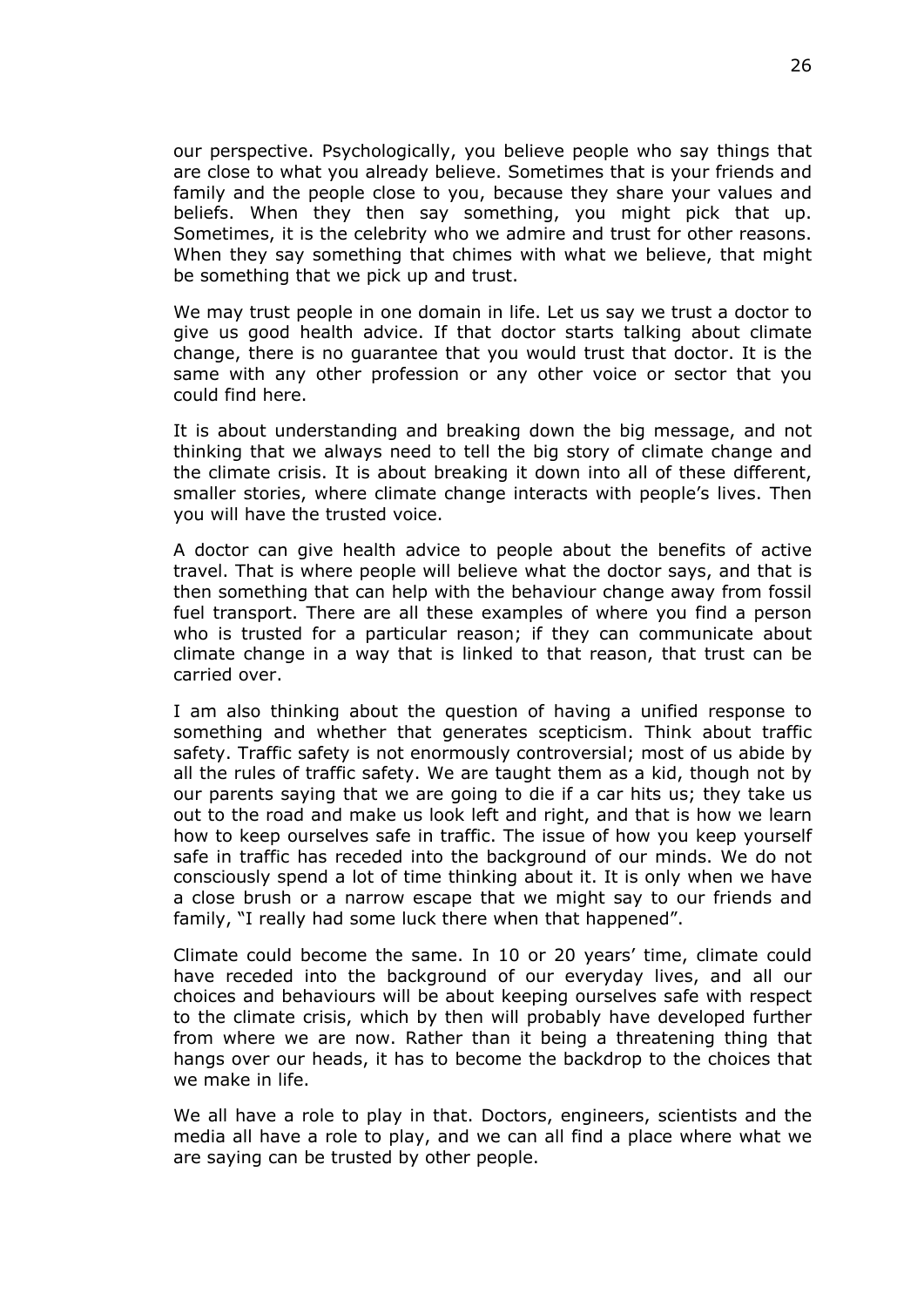*Steve Smith:* Off the back of that, there is not one key message that works for every kind of audience. Britain Talks Climate has done fantastic work on an evidence-based toolkit designed to support organisations that want to engage the public on this. It has broken down the public into seven tribes and, by looking at that, you can find out what effective messaging can work for those different groups of people.

Going back to "The People versus Climate Change", we really need to understand that someone like our character Sue from the film is very effective at talking to other people who are like Sue. They trust her. That peer-to-peer is a really important thing to do.

Getting back to trust, the only other thing I wanted to say is that we have not really covered disinformation and greenwashing. I am particularly concerned at the moment that denialism is turning into delayism over climate change and net zero. We also ought to be very concerned about some of the disinformation that spreads very easily on social media. That is where it starts and breeds, and then it is amplified. Some interesting work has been done by an organisation called Global Witness, looking at how Facebook's algorithms, for example, amplify climate disinformation very quickly. That is concerning, and there is a need for broadcasters to be trusted and impartial in this area of climate change.

*Matt Bourn:* Echoing the earlier answer, if I come back to "every ad is a green ad", every ad is a nudge for a behaviour or decision around something you might look to buy, do or enjoy. There is not one person about whom who could say, from a brand point of view, that is the person. What we are trying to create is a way of living, where every ad would be encouraging a sustainable decision. People might not even realise that, because it would just be them buying an EV, but that is what we are working towards.

**Baroness Boycott:** Because it has come up in previous sessions, I want to ask you about the role of fear within all this. Matt, you said that coronavirus was a textbook example of how everybody could change their behaviour in 24 hours, but we did have nightly briefings from the Prime Minister, and everyone was aware that it might happen to them in the next few hours. I am interested in what we could take from the way that the coronavirus response was delivered by the Government into climate change—presumably, it is unreal that the Prime Minister is going to come on every night.

Picking up again what Steve said just now, there does seem, at the moment, to be an enormous backlash against green policies, especially with the oil crisis, and a lot of disinformation out there. Again, I completely agree with Kris that it would be great to have climate change, in a way, behind us, but right now it is so far ahead of us that we cannot see it. Something has to happen to accelerate us down the road. Is that the Prime Minister on TV at 6 pm every night, telling us what our carbon emissions are? What is the starting point? How are we going to get anywhere by 2030 if we are really far behind and facing some backward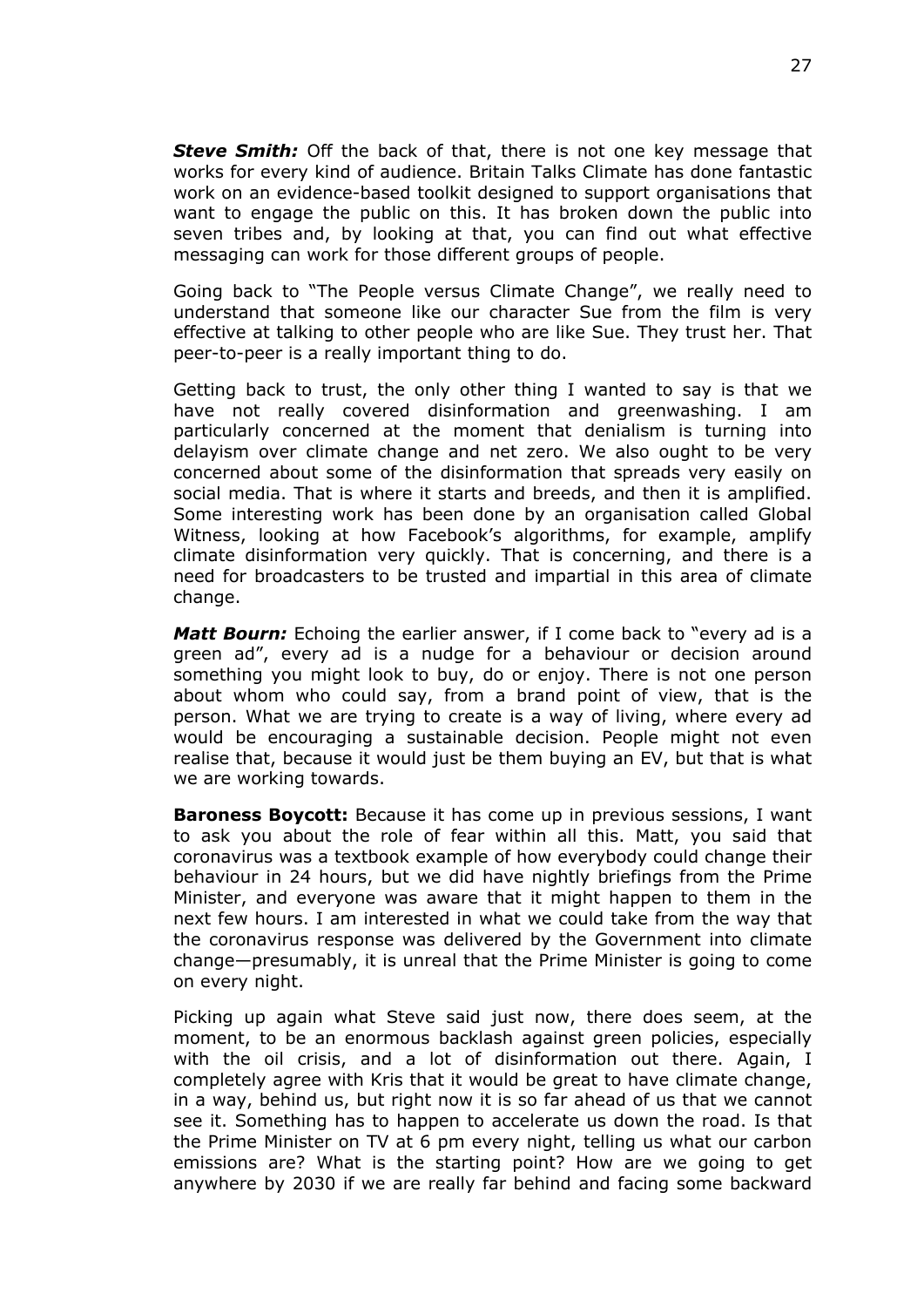steps?

Steve, do you want to start? I am picking up on what you said about disinformation flooding us.

**The Chair:** Can keep your responses fairly short, gentlemen, on this one?

*Steve Smith:* Fear is not always helpful. In fact, giving people hope is a much more positive message. I am not sure that it would be helpful to have the Prime Minister come on TV every night and say that the world is going to fry, but we need to make sure that we have accurate information, particularly about the consequences. On what we need to do, we know that we need to halve emissions. The "how" questions are the ones that are up for debate.

There is a danger when we say, "Why can we not just delay net zero by a bit, because we have an energy crisis?" We need to put that into the context of what the consequences are if we delay it. If we break our carbon budget to go for 1.5 degrees, that has consequences for taxpayers, who will, for example, have to pay to build more flood defences in the UK. These things are not without consequences, so we need to make sure there is a very balanced discussion around the worry about delaying some of these things because we may not feel we can afford it. I do not think we can afford not to do it.

*Matt Bourn:* I would say that the learning from Covid was just how rapidly government can create a core set of assets and make those available to brands to reinforce that, so that what you see is not necessarily just government advertising but messaging repeated and reinforced in different ways. It helps normalise it, if I see that on a Sainsbury's ad or on an ITV ident.

I come back to the difficult question of what the big message is. It is lots and lots of different things, so there is work to do on that. If the Government Communication Service can get to the point of making available those types of assets, I am certain that brands and media owners within the industry will pick up on those, because they want to be seen to be doing the right thing.

*Dr Kris De Meyer:* From a neuroscience and psychology perspective, neither fear nor hope are the answer, because emotions, in general, are not predictable levers of behaviour. You can make one person fearful and they will behave in one way, and you can make another person fearful with a message, and they behave in a different way. It is the same with anger and with hope.

With fear, the possible outcomes that you can get are people becoming anxious and paralysed and not knowing what to do; people becoming frantically activist in the way that they think they need to do something, which can become very extreme; people switching off and saying that the message is too scary and they do not want to engage with it; or people becoming denialists and saying that the message is scary and they are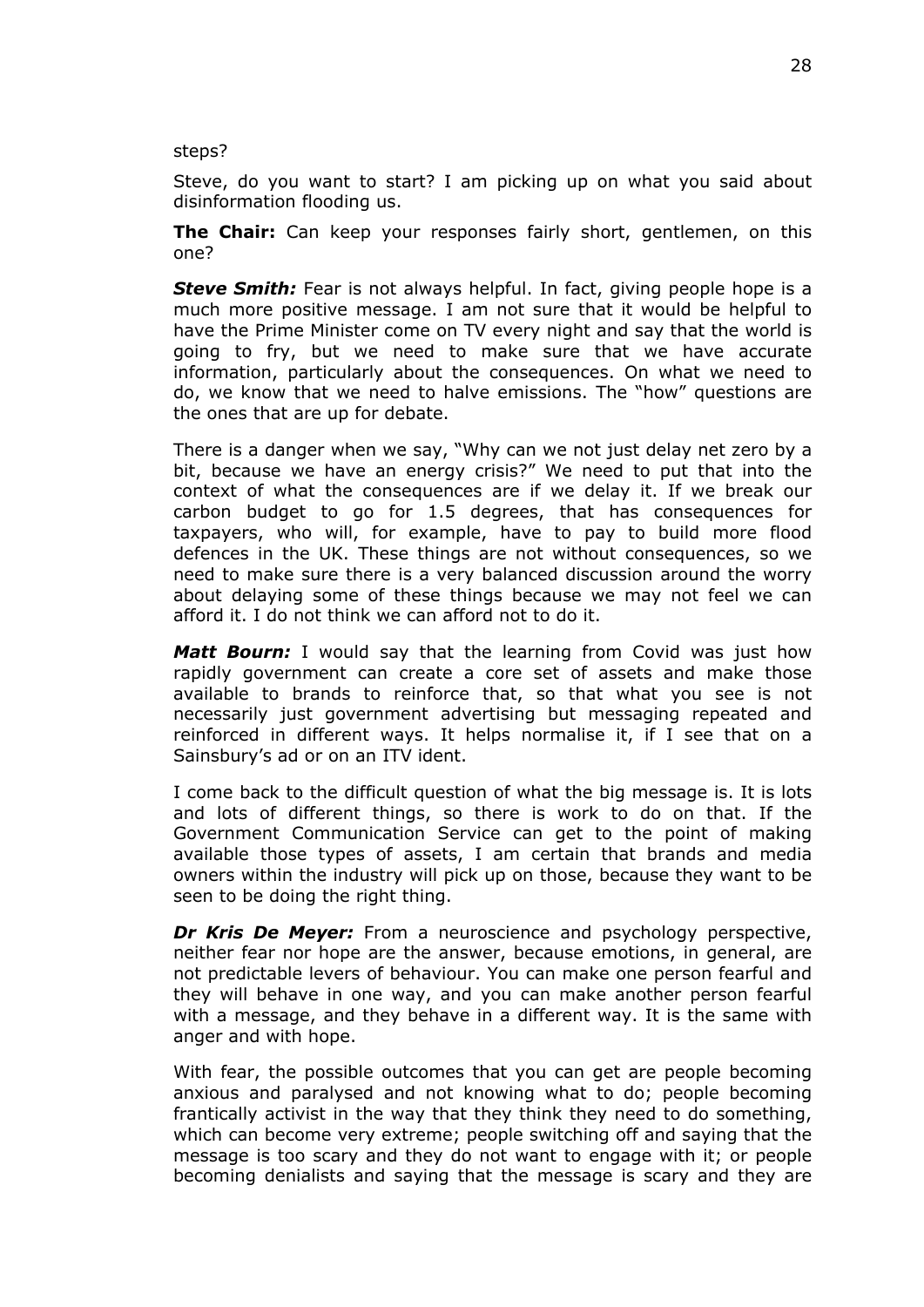being manipulated, and so they are going to start looking into it, and then finding a narrative that supports the view that people behind the message are in it for their own benefit.

If you take a landscape of responses to fear messaging, that explains pretty much the state that we are in today. That is where we sit with the confusion and the fragmentation. It is exactly what psychologists who were looking at this from the 1970s onwards predicted would happen.

The only time when fear is a good communication mechanism is when, at the same time, you can communicate a solution that feels concrete, doable and effective. That means that, if you do the solution, the reason for your fear has gone away. That is why fear was a relatively good mechanism to communicate on Covid, because, at the same time, you could communicate the actions that people could do to keep themselves safe from infection, or then later to get a vaccine. On climate, we are constantly missing those concrete, doable and specifically effective actions.

With hope, the problem is that if you communicate just the message of hope through solutions, people will say that because someone else is solving the problem, they do not need to do anything. Neither of these emotional things are the right way to go.

We should think of emotions not as something that we want to trigger in our audience but almost as a side effect or consequence of the fact that we have got through to them with our message. It is not the main driver to action. The driver to action is learning from the people around us—the peer-to-peer learning or social learning that we have talked about. It is about seeing someone do something and then saying, "If they can do it, I can do it as well".

Q129 **Baroness Young of Old Scone:** We have covered quite a lot of this, but I want to ask one proper question and one rather flippant one.

I want all three of you to imagine that you are allowed to be Prime Minister for a day and that you are savvy enough to understand what comms, advertising, media and other communications mechanisms can do, and to tell me what you, as a Government, are going to do to fill the gap that so many people have identified of there not being clear, concrete, doable, specific actions being communicated clearly. That is the proper question. What should the Government be doing in this area?

The second question is whether you think that the Government Communication Service is beyond hope in this.

*Steve Smith:* Again, it goes back to those doable actions. What is really interesting is looking at audience research around what people think is effective for climate change and what they are doing. There is a disconnect; as I mentioned earlier, we get obsessed with recycling. It is really interesting that, when I have made content around diet and food, despite saying, "Reduce your amount of meat", what audiences tend to hear is, "You are banning me from eating meat", and they get very angry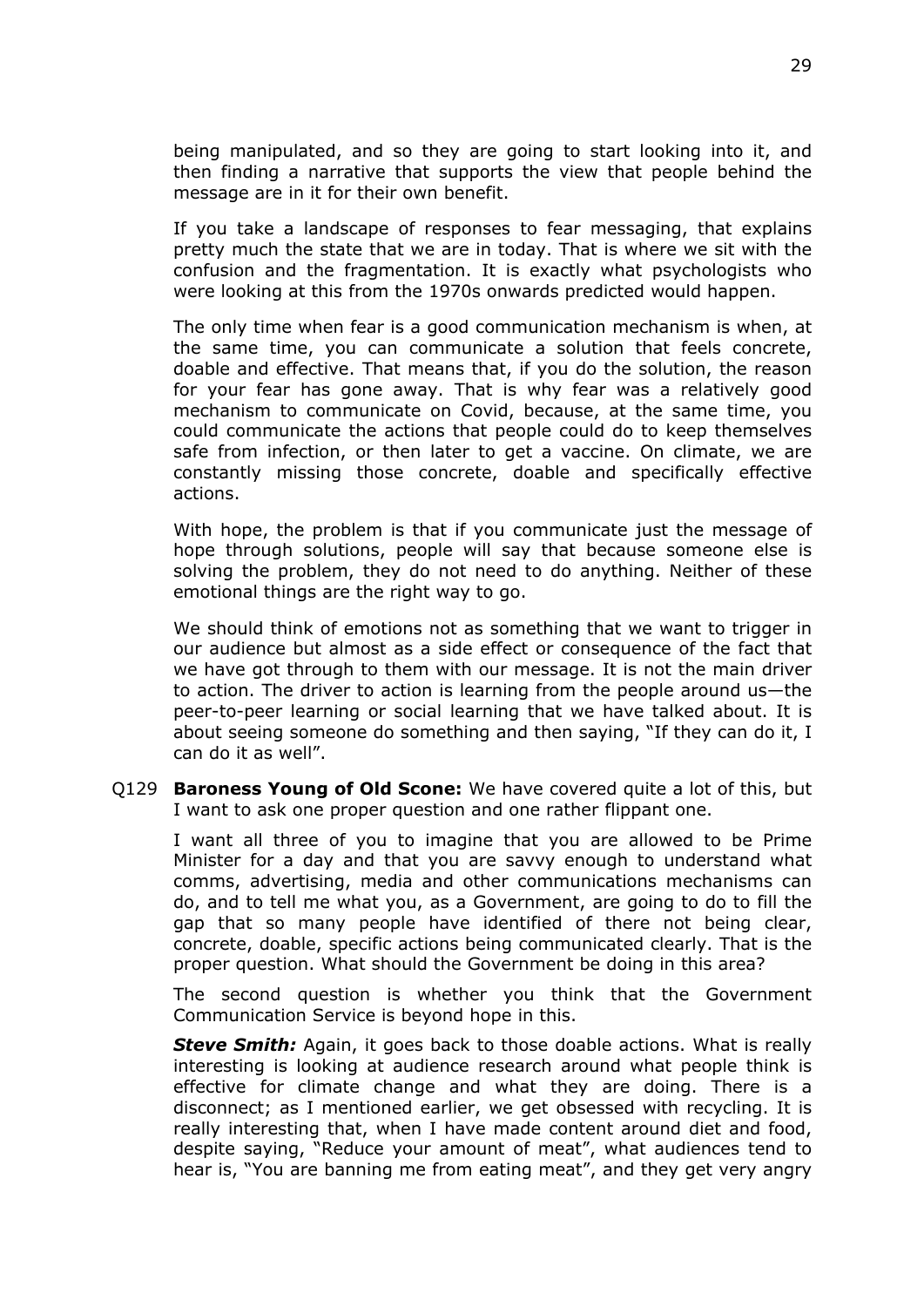about that. No one is banning anyone. We need clear, very simple messaging around reduction in meat. The Climate Change Committee recommends 20% to 40%. Prince Charles says that he goes two days a week without eating meat. The Government could do very clear, simple messaging around things like travel, meat use, and our houses.

Unfortunately, what we sometimes get is confusing messaging. I remember, around COP, there was the concern that Allegra Stratton was talking about not rinsing your plates before putting them in the dishwasher and doing things with bits of leftover bread. These are the toeprint-y things that really do not make any effect at all. That seems to be a very confusing message to come out of an official government communications person.

Whether or not the Government are up to it, I have to hope that they are. Again, we should learn these lessons from Covid. I really agree that very effective messaging came from Covid and there are lessons that we can learn from it—the sense that, when we really think something is a crisis, government can change overnight. But with climate change, we are still not doing that, are we? We are still not really seeing climate change as the crisis that the science says it is. That is a very worrying thing for me.

*Dr Kris De Meyer:* Psychologically, we will never get to that point. That is the reason why we need to find another way. We cannot get to the point where all of us will be in sufficient agreement that it is a crisis in order to then move forward. We need to do it in a different way, which I have already hinted at several times.

The kind of message that I would do as Prime Minister would be quite different from what is out there. Let us backtrack a bit. We have heard simple messages, we have heard aspirational messages, and we have also heard people ask questions such as, "Should we not have messages about reducing things?" We are now talking about different types of messages that work with the different segments that Steve was mentioning before.

Different kinds of messages of that type resonate with different groups. Some groups will latch on to the simple messages of what they can do, some will latch on to the aspirational message of how they can buy something better that is at the same time good for the environment and acts on climate change, and some people will want to hear only messages that talk about reducing our consumption. So that is the breadth of the messages that we are talking about when we are wanting to reach all of these seven segments.

As Prime Minister I would tell an honest story. I would say, "We have set a target by 2050. To be honest, we do not really know how we are going to do it at the moment, but we are taking that very seriously. We are going to be very serious about trying to achieve this, and we have started in this way. By starting in this way—by having these conversations and by bringing in that regulation and making this kind of change—we are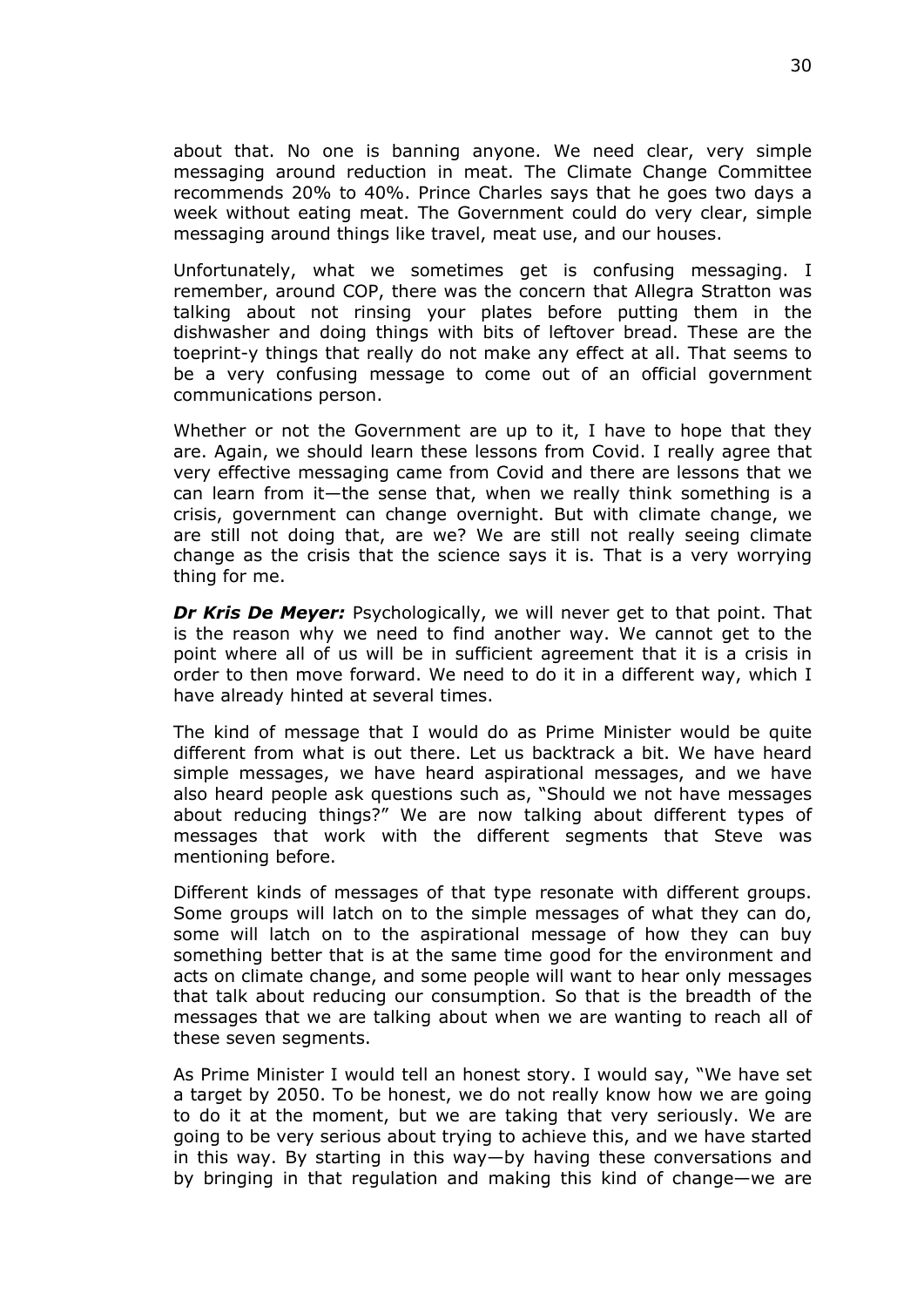figuring out what it is that we can do next and how we can do all of the percentages that sit in the Climate Change Committee report and all of the things that need to happen".

I would then be honest about the struggles that I am running into—the difficulties, the lobbying against a certain change and all of that. I would also celebrate partial successes, because those give the sense and the idea that we are doing something about this that is meaningful and that we are making a difference.

On your flippant question, as you described it, no one is beyond saving.

**Baroness Young of Old Scone:** You are a kinder human being than I am.

Just by way of a note, we should be going back as a committee to the Government Communication Service to ask when it is going to publish its strategy that it promised to let us see.

*Matt Bourn:* Thank you for the opportunity to indulge in thinking of being Prime Minister for a day. The first thing that I would want to do, before I said anything publicly, would be to be confident that, sector by sector, I believe in the business paths to net zero. It is a joint effort. There is an internal conversation with scrutiny against every sector. Are you on the road to net zero by the targets you are setting? How are we going to continue to make sure that you are? Are you doing it or do you need regulatory support to do it?

To a certain extent, that is also the advertising challenge: with clients and what we advertise, is the client portfolio made up of clients that are genuinely on a path to net zero? Do we buy into that? Do we believe that? Are we supporting them in this shift to do that?

Then I would ask each of those sectors to help me with the practical action that they need their customer base to make. As government, we would then articulate those actions in different ways.

On the Government Communication Service, it is very different from what the COI was, which was disbanded in 2010. That is possibly something to have a think about.

In the UK advertising sector—I am going to tub-thump for a second—you are blessed with the best ad agencies in the world, and you have many of them on the roster, including the likes of MullenLowe and M&C Saatchi. Generally, advertising is only as good as the brief it gets, so you need a clear brief and then you will see a very clear articulation of that through campaigns.

If I was inside the GCS, I would probably ask whether we had a clear brief. I am not sure that it does.

**Lord Whitty:** Matt, could you just answer my question, on the material available?